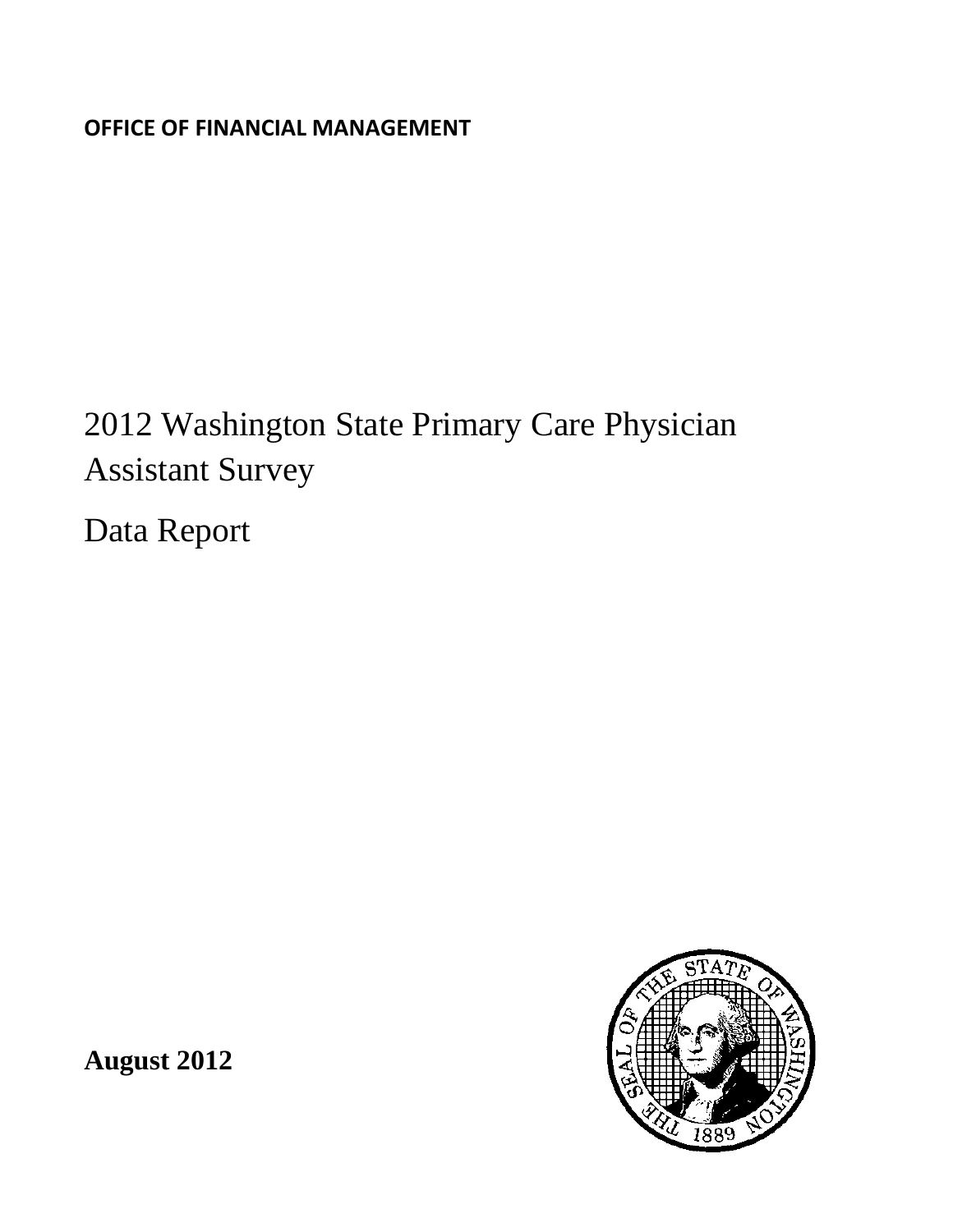# **Table of Contents**

# **Section I – Practice Status and Specialty**

| Q02: Do you currently provide direct patient care only in Washington, |  |
|-----------------------------------------------------------------------|--|
|                                                                       |  |
|                                                                       |  |
|                                                                       |  |
|                                                                       |  |
|                                                                       |  |
|                                                                       |  |
|                                                                       |  |

# **Section II – Practice Site in Washington**

| Q04: At how many sites in Washington do you provide direct patient care?  6 |  |
|-----------------------------------------------------------------------------|--|
|                                                                             |  |
|                                                                             |  |
|                                                                             |  |
|                                                                             |  |
|                                                                             |  |
|                                                                             |  |
| Q08 (3): # of providers at main practice - General Internal Medicine        |  |
|                                                                             |  |
|                                                                             |  |
|                                                                             |  |
|                                                                             |  |
|                                                                             |  |
|                                                                             |  |
|                                                                             |  |
|                                                                             |  |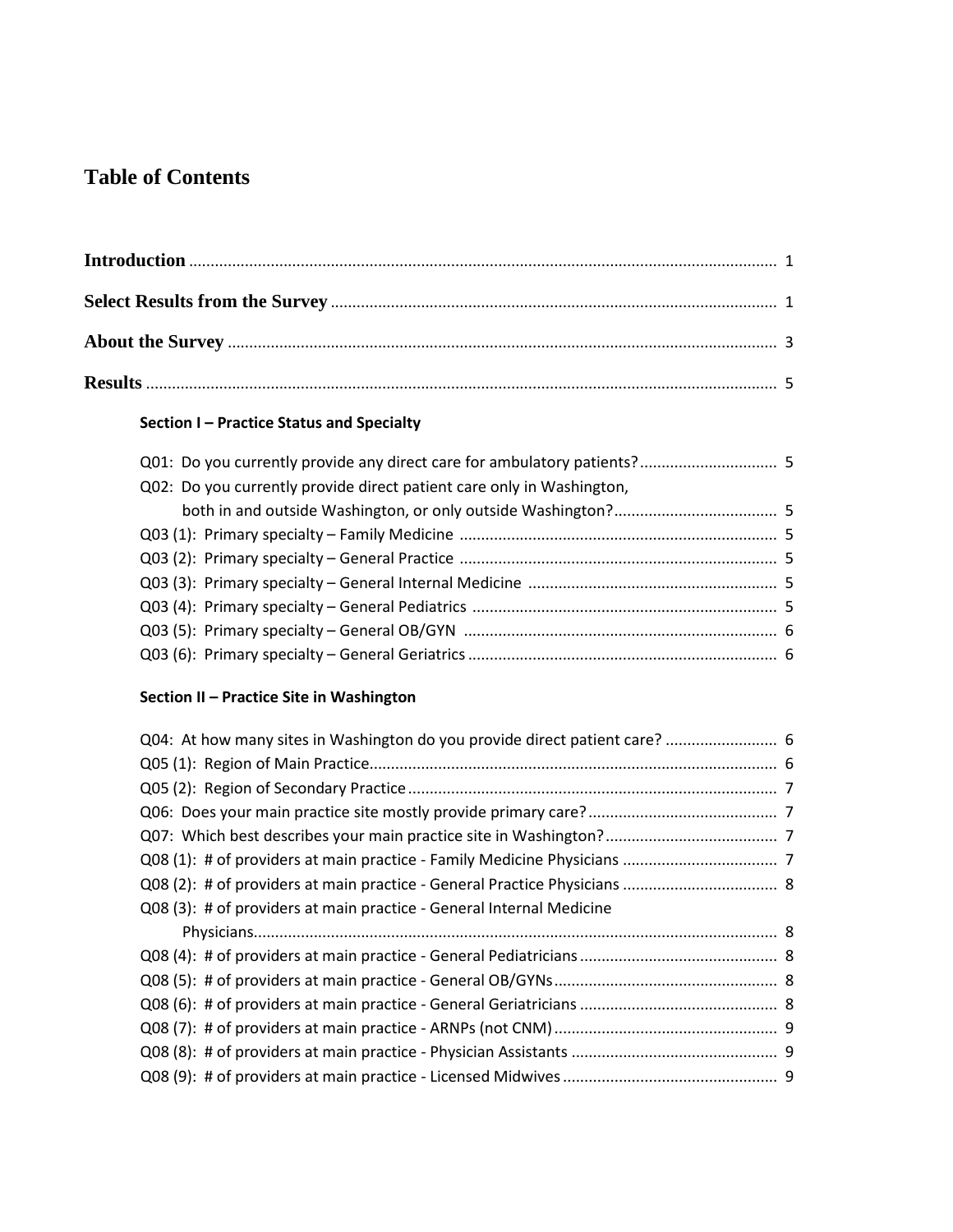| Q08 (10): # of providers at main practice - Certified Nurse Midwives (CNM- |  |
|----------------------------------------------------------------------------|--|
|                                                                            |  |
|                                                                            |  |
| Q10: Is the hospital where you refer the largest number of your patients   |  |
|                                                                            |  |
|                                                                            |  |

#### **Section III – Practice Activities**

| Q12 (2): Work hours per typical week in WA - Administration of clinical     |  |
|-----------------------------------------------------------------------------|--|
|                                                                             |  |
|                                                                             |  |
| Q12 (4): Work hours per typical week in WA - Computed total hours 11        |  |
| Q13: Thinking about the time you spent on direct patient care during your   |  |
| last typical work week in Washington, how much of that time was             |  |
|                                                                             |  |
| Q14 (1): Work hours per typical week outside WA - Direct patient care11     |  |
| Q14 (2): Work hours per typical week outside WA - Administration of         |  |
|                                                                             |  |
| Q14 (3): Work hours per typical week outside WA - Other PA activities11     |  |
| Q14 (4): Work hours per typical week outside WA - - Computed total hours 12 |  |
| Q15: Approximately how many weeks did you work as a PA in 2011? 12          |  |
|                                                                             |  |
|                                                                             |  |
|                                                                             |  |

## **Section IV – Patient Service**

| Q18: At all sites in WA in 2011, how many patients did you provide care          |  |
|----------------------------------------------------------------------------------|--|
|                                                                                  |  |
|                                                                                  |  |
|                                                                                  |  |
| Q21: How many new patients do you yourself plan to accept at main site?13        |  |
| Q22: Of the new patients you plan to accept, how many are Medicaid               |  |
|                                                                                  |  |
| Q23: Are you accepting new patients at other sites in Washington?13              |  |
| Q24: Are you accepting Medicaid patients at other sites in Washington?14         |  |
| Q25 (1): # of visits seen last typical week - in office and outpatient clinics14 |  |
|                                                                                  |  |
| Q25 (3): # of visits seen last typical week - in nursing homes or patient        |  |
|                                                                                  |  |
|                                                                                  |  |

,我们就会在这里,我们就会在这里的时候,我们就会在这里的时候,我们就会在这里的时候,我们就会在这里的时候,我们就会在这里的时候,我们就会在这里的时候,我们就会在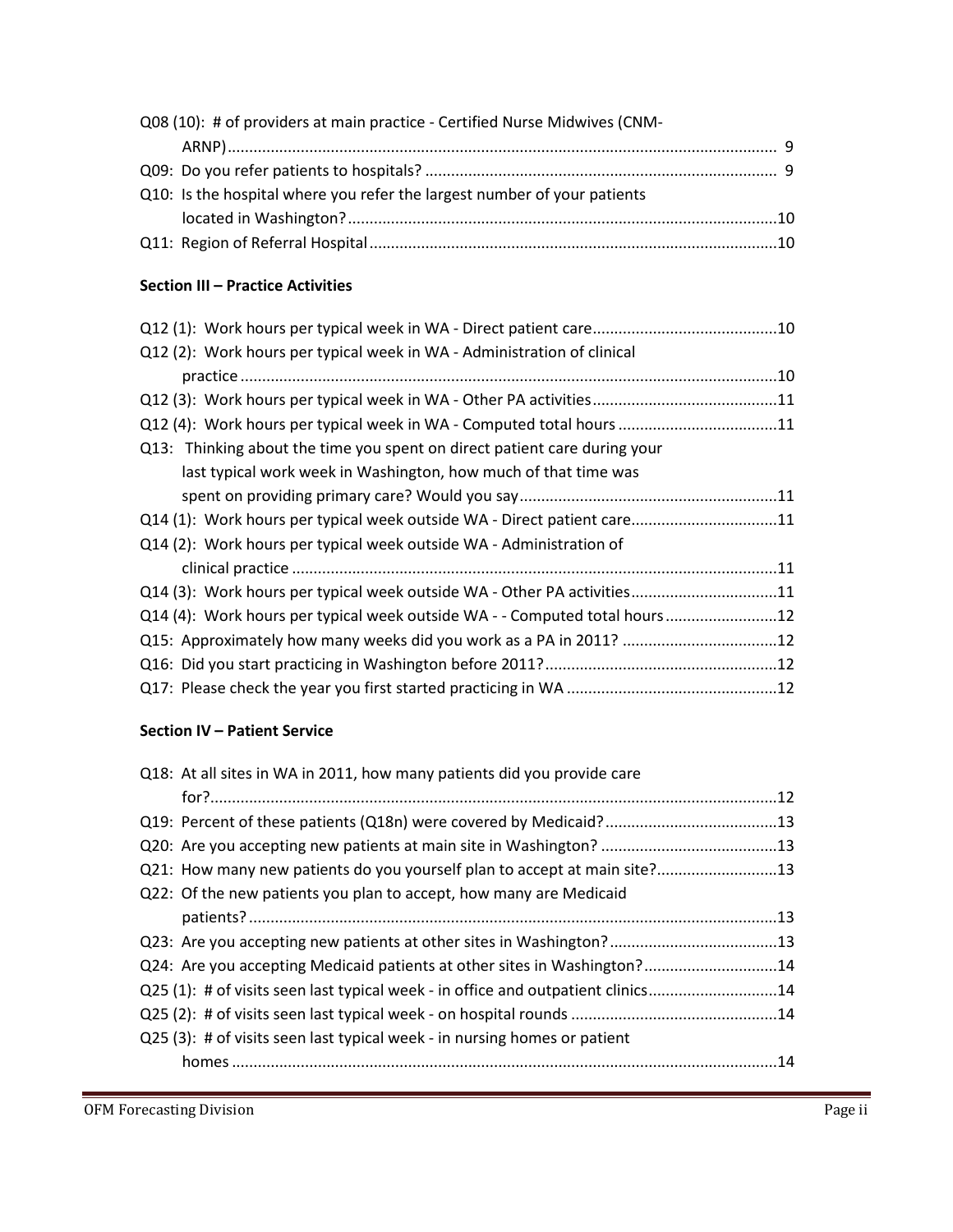| Q25 (4): # of visits seen last typical week - in telephone consultation 14 |  |
|----------------------------------------------------------------------------|--|
| Q25 (5): # of visits seen last typical week - via email/other electronic   |  |
|                                                                            |  |
| Q26: Do you normally see patients in early morning, evening, or weekend    |  |
|                                                                            |  |
| Q27: Do you have a need for interpreter services for your patients at your |  |
|                                                                            |  |
| Q28: Do you have adequate access to interpreter services at your WA        |  |
|                                                                            |  |
|                                                                            |  |
|                                                                            |  |
|                                                                            |  |
|                                                                            |  |
|                                                                            |  |
|                                                                            |  |
|                                                                            |  |
|                                                                            |  |
|                                                                            |  |
|                                                                            |  |
|                                                                            |  |
| Q29 (B4): Commercial plan - Patient acceptance of treatment options18      |  |
|                                                                            |  |
|                                                                            |  |
|                                                                            |  |
|                                                                            |  |

# **Section V – Practice History**

| Q30: How many years have you practiced as a licensed PA in the U.S.?19 |  |
|------------------------------------------------------------------------|--|
|                                                                        |  |
|                                                                        |  |

# **Section VI - Background**

| Q34: In which U.S. state or other country (if outside the U.S.) did you |  |
|-------------------------------------------------------------------------|--|
|                                                                         |  |
|                                                                         |  |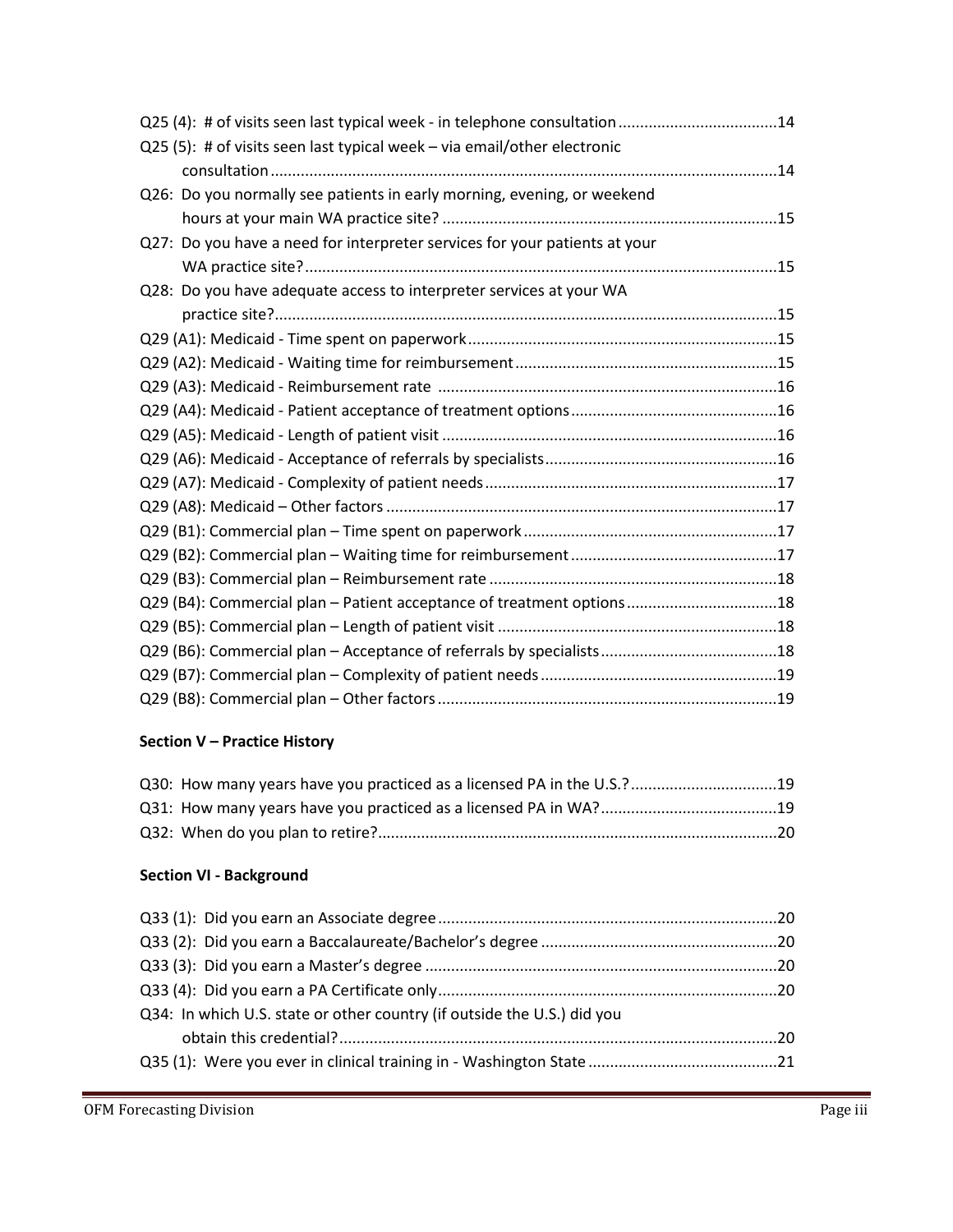| Q35 (3): Were you ever in clinical training in - an inner-city community 21 |  |
|-----------------------------------------------------------------------------|--|
| Q35 (4): Were you ever in clinical training in - a predominantly minority   |  |
|                                                                             |  |
| Q35 (5): Were you ever in clinical training in - Were in none of those      |  |
|                                                                             |  |
|                                                                             |  |
|                                                                             |  |
|                                                                             |  |
|                                                                             |  |
| Q39 (2): What race do you consider yourself to be - Black or African        |  |
|                                                                             |  |
| Q39 (3): What race do you consider yourself to be - Asian or Pacific        |  |
|                                                                             |  |
| Q39 (4): What race do you consider yourself to be - American Indian or      |  |
|                                                                             |  |
|                                                                             |  |
| Q40: Languages you feel comfortable communicating in for most clinical      |  |
|                                                                             |  |
| Q41: Are you a participating provider of any provider networks (including   |  |
|                                                                             |  |
|                                                                             |  |

# **Appendixes**

| A. Questionnaire for 2012 Washington State Primary Care Physician Assistant |  |
|-----------------------------------------------------------------------------|--|
|                                                                             |  |
|                                                                             |  |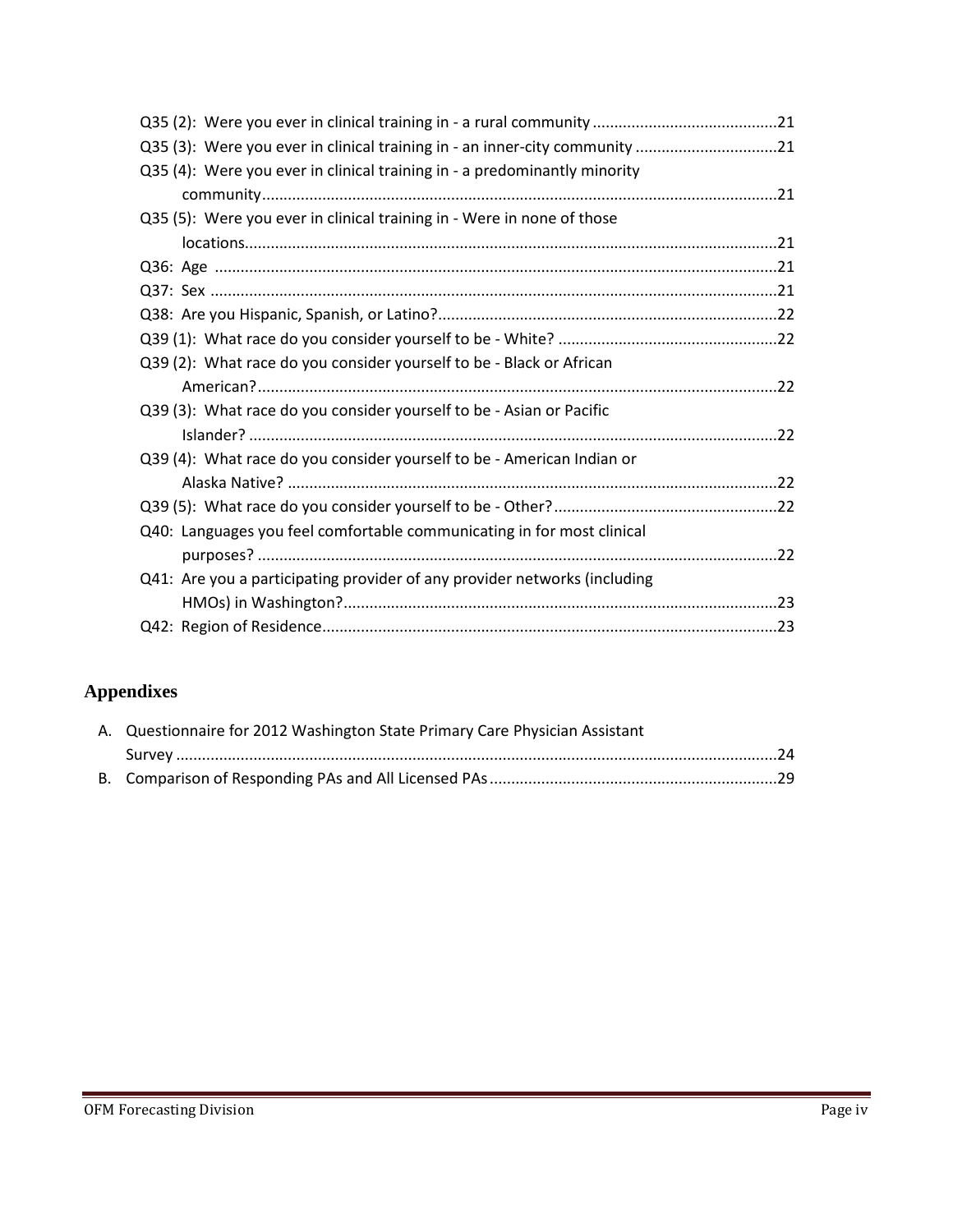# **2012 Washington State Primary Care Physician Assistant Survey**

# **Data Report**

#### **Introduction**

In the spring of 2012, the Office of Financial Management (OFM) conducted a survey of primary care Physician Assistants (PA) practicing in Washington. The purpose of the survey was to gain knowledge of the characteristics and capacity of Washington State's primary care workforce, particularly in light of the expected increase in demand for primary care services when a large of number of currently uninsured persons gain health coverage in 2014 under the federal health reform law – the Affordable Care Act (ACA). The survey was funded by a grant through the U.S. Department of Health and Human Services (DHHS), State Health Access Program (SHAP). This report presents the distribution of the survey responses.

Also during the spring of 20[1](#page-5-0)2, OFM conducted a survey of the primary care nurse practitioners.<sup>1</sup> Earlier, OFM released the Data Report of the survey of primary care physicians that was conducted in the summer of [2](#page-5-1)011.<sup>2</sup> Both the physician and nurse practitioner surveys were funded by the federal agency grant that supported the survey of primary care physician assistants.

#### **Select Results from the Survey**

**(**See Results section for detailed responses to each question in the survey.)

- At the time of the survey, an estimated 851 PAs were practicing in primary care in Washington.
- More than three-quarters (77 percent) of these primary care PAs described their primary specialty as family medicine.
- Over nine in ten (93 percent) worked at a practice site that mostly provides primary care.
- Also over nine in ten (92 percent) of these PAs spent all or most of their direct patient care time in providing primary care.
- Three-quarters (75 percent) of them had a panel with 500 or more patients.
- Nine out of ten (90 percent) primary care PAs had Medicaid clients on their patient panel.
- Seventy-nine percent reported accepting new patients and a smaller group (68 percent) reported accepting new Medicaid patients.
- Six in ten (61 percent) worked with schedules that included early morning, evening, and weekend hours.
- One-tenth (10 percent) worked at a practice site with inadequate access to needed interpreter services.

 $\overline{\phantom{a}}$ 

<sup>&</sup>lt;sup>1</sup> [http://www.ofm.wa.gov/healthcare/deliverysystem/2011\\_NP\\_survey\\_frequency\\_report.pdf](http://www.ofm.wa.gov/healthcare/deliverysystem/2011_NP_survey_frequency_report.pdf)

<span id="page-5-1"></span><span id="page-5-0"></span><sup>2</sup> [http://www.ofm.wa.gov/healthcare/deliverysystem/2011\\_PCP\\_survey\\_frequency\\_report.pdf](http://www.ofm.wa.gov/healthcare/deliverysystem/2011_PCP_survey_frequency_report.pdf)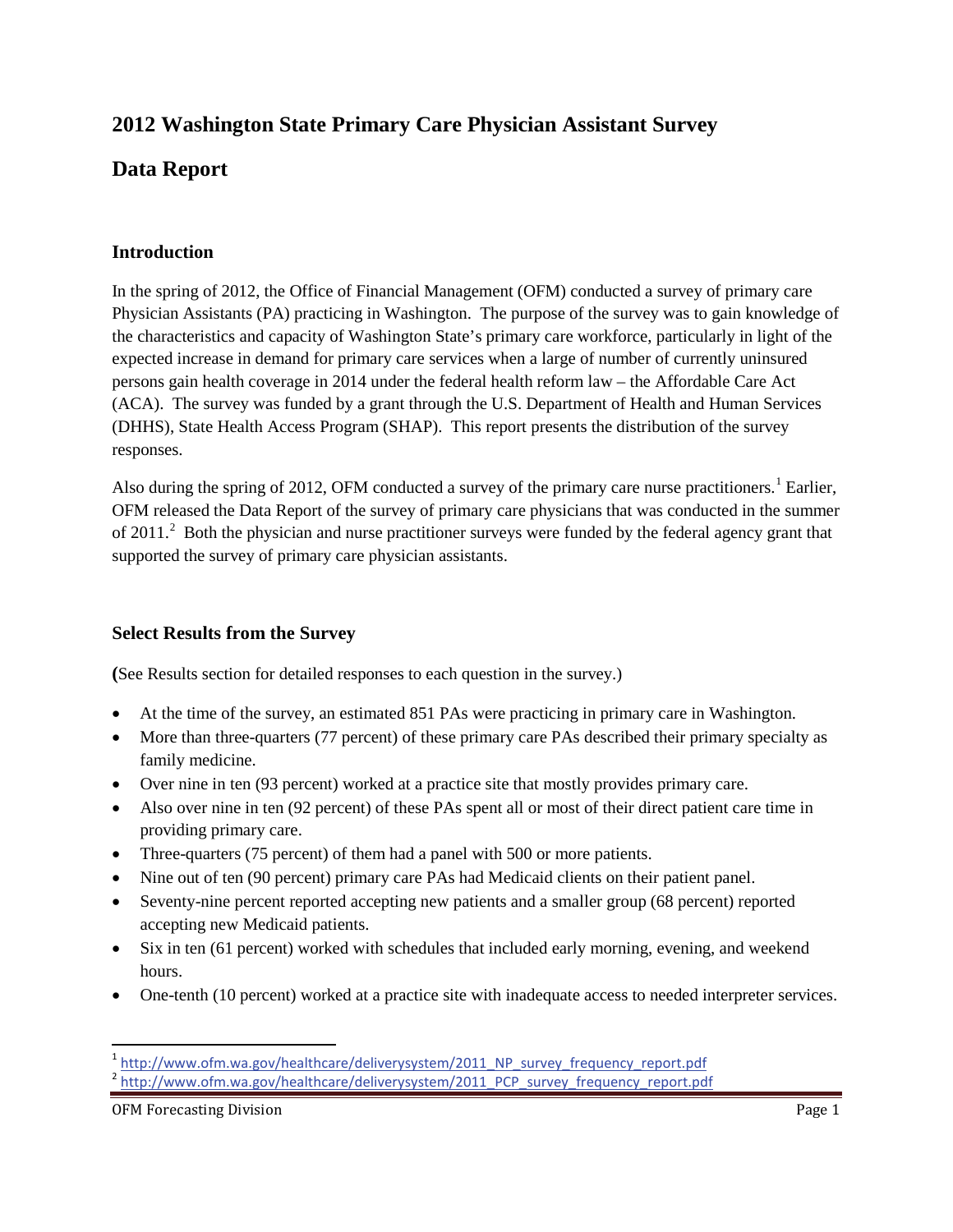- Slightly more than a quarter (27 percent) had a practice history of 20 or more years while about onefifth (19 percent) had practiced for 20 or more years in Washington.
- Nearly one-fifth (19 percent) reported planning on retiring within five years or working out of retirement.
- More than one-third of the primary care PAs were educated in Washington and more than half (52 percent) had clinical training in Washington.

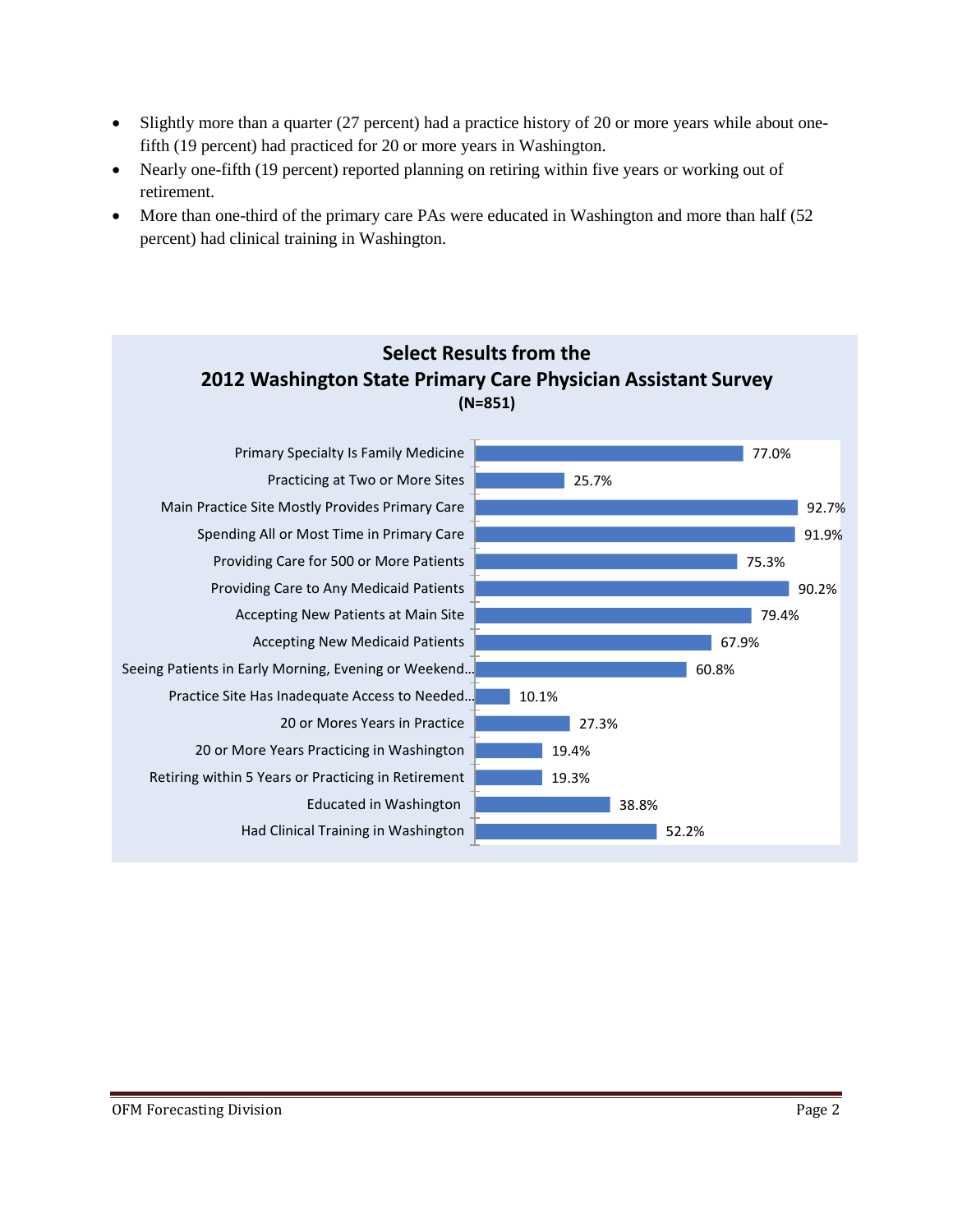#### **About the Survey**

The 2012 Washington State Primary Care Physician Assistant Survey<sup>[3](#page-7-0)</sup> was designed to be a census of all licensed physician assistants providing primary care. The survey was sent to all PAs licensed with Washington State Department of Health (DOH) who had a contact address in Washington (N=2,347). Non-primary care PAs as well as non-practicing PAs were screened to leave in only the PAs who practice in primary care in Washington.

The survey questionnaire was developed by the health care research group within OFM Forecasting and Research Division in consultation with Susan Skillman, Deputy Director of the Center for Health Workforce Studies at University of Washington. Several other experts were also consulted for the questionnaire development. The primary mode for the survey was mail. The questionnaire was mailed to all licensed PAs on DOH's file. In addition to mailing, the questionnaire was made available to be filled out online.

In the end, 1,046 PAs returned the survey, out of the 2,347 on the original list. This yields a response rate of 44.6 percent. A comparison between the 1,046 who returned the survey and the original sample of 2,347 PAs shows that the responding PAs are fairly similar to the total licensed PAs in sex and region (based on mailing addresses), but are slightly older (see Appendix B). As a result, appropriate weights were assigned to the 1,046 responding PAs so that they would represent the entire 2,347 PAsin the original sample.

The survey data was initially processed by the data collection contractor. OFM conducted additional processing that included consistency checks, error corrections, coding of text (open-ended) responses, imputation of missing values in key variables, and creating derived or composite variables.

A final analysis file was created that contains the 389 respondents who meet the definition of the study for currently practicing primary care PAs. These responding PAs, when weighted, represent a total of 851 primary care PAs. The survey results presented below are based on these 851 PAs.

As with any surveys, this survey has its limitations. The following limitations should be considered when interpreting results from this survey.

- The definition of a practicing primary care PAs used in this survey differs slightly from those used by some other analysts. In order to differentiate subspecialties that are not in primary care, this survey used the word "general" in listing the primary care specialties selected for this study. Some other studies treated all PAs of the selected primary specialties as primary care provider. Still some other studies collected subspecialty data and used it to exclude PAs in certain subspecialties as non-primary care. The definition used in this survey seems to fit in between the other two choices. It is likely that the definition used in this survey may result in a count that is between those two, smaller than the former but larger than the latter.
- Although this survey has achieved a response rate of 44.6 percent, a rate that is higher than those in many other similar surveys, there were still over half of the targeted PAs that did not respond

l

<span id="page-7-0"></span><sup>3</sup> The full title of the survey is *Washington State Survey of Physician Assistants*.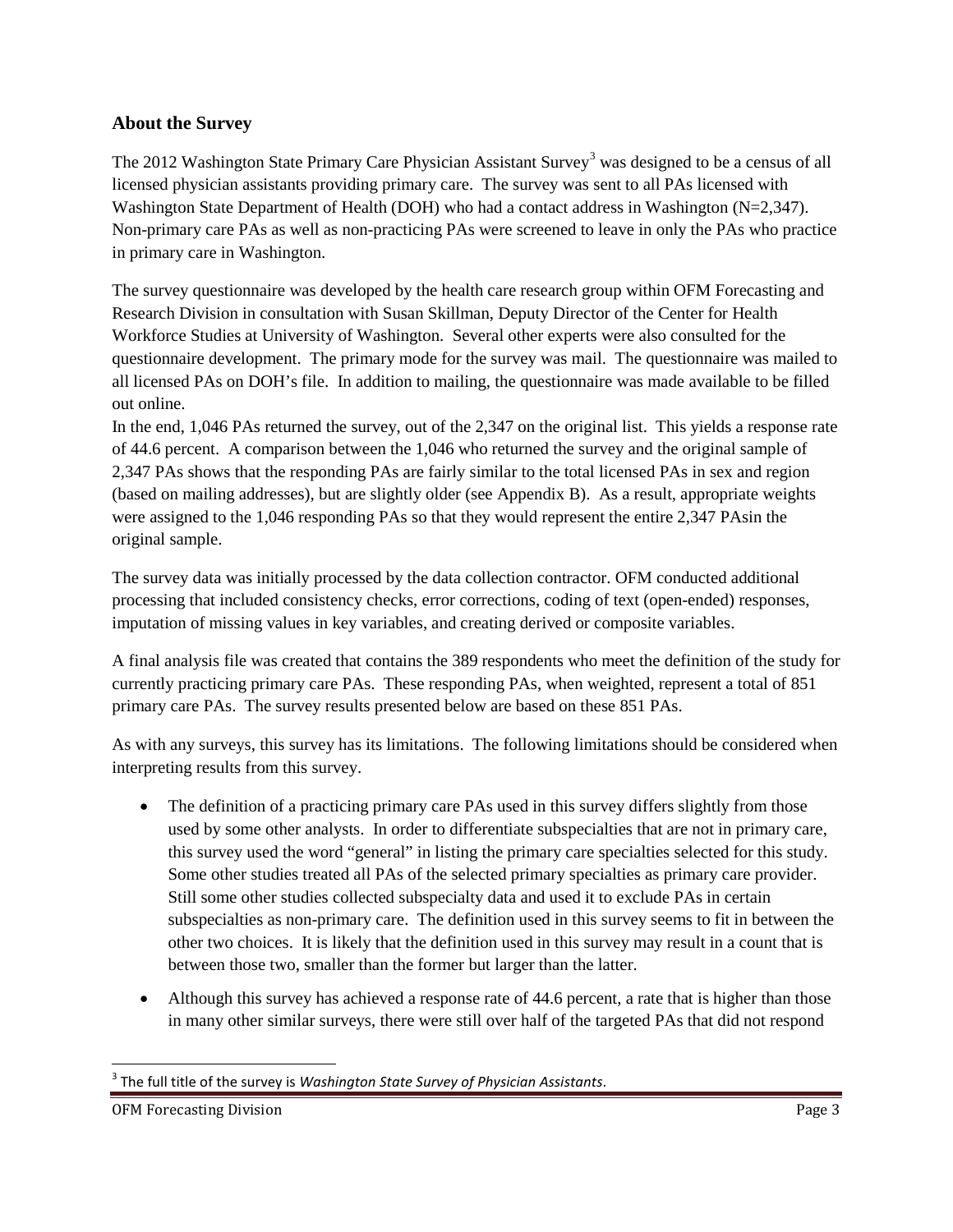to the survey. Despite the use of weights to minimize the differences between the characteristics of the responding PAs and non-responding PAs, there still remains an uncertainty about whether the responding PAs might differ from the non-responding PAs regarding practicing status. That is, are the responding PAs more likely to be actively practicing compared with the nonresponding ones? If so, the survey may have overestimated the size of practicing PAs. On the other hand, the survey may have under-estimated the size of practicing PAs if the non-responding PAs are more likely to be actively practicing. In a related project, OFM conducted post-survey research to investigate this issue associated with the primary care physician survey. Using the online search and phone calls on a random sample of 100 non-responding physicians, the research found that the proportion of the physicians who are practicing is quite similar for the responding physicians (77 percent, unweighted) and 100 randomly sampled non-responding physicians (76 percent). It is assumed here that this finding applies to the physician assistant survey.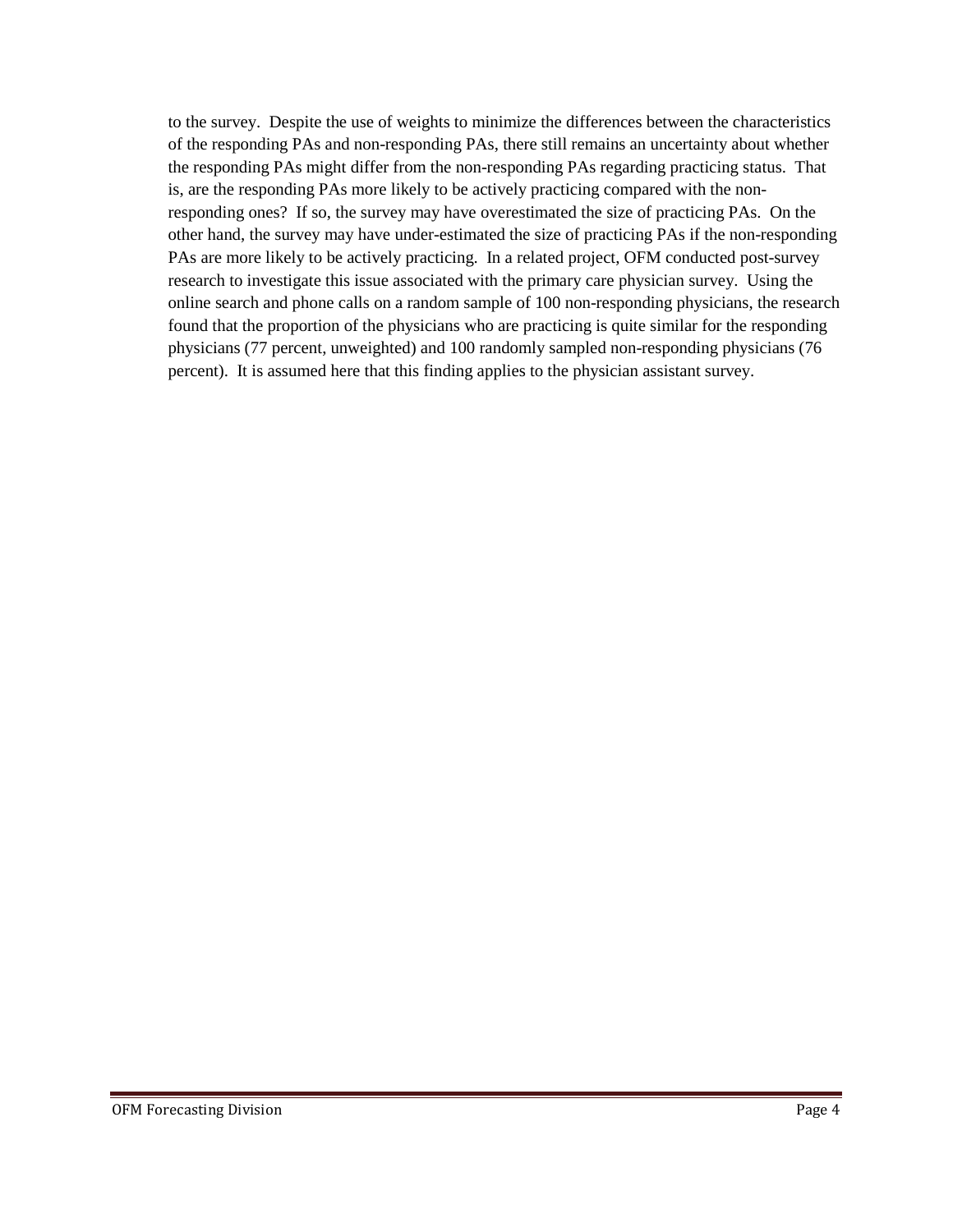#### **Results**

The survey results below are presented in the order the questions appear in the questionnaire (see Appendix A). While for most questions there is one table per question, some questions have more than one associated tables, such as questions that permit more than one answer. All results represent weighted responses. Note again that the results below are based on the final analysis file that includes only the primary care physician assistants who reported practicing in Washington.

#### **Section I – Practice Status and Specialty**

Question 01 - Do you currently provide any direct care for ambulatory patients?

| Q <sub>01</sub>                                                                                    | Frequency | Percent |  |  |
|----------------------------------------------------------------------------------------------------|-----------|---------|--|--|
| Yes                                                                                                | 851       | 100.0   |  |  |
| Question 02 - Do you currently provide direct patient care only in Washington, both in and outside |           |         |  |  |
| Washington, or only outside Washington?                                                            |           |         |  |  |
| Q <sub>02</sub>                                                                                    | Frequency | Percent |  |  |
| Only in Washington                                                                                 | 830       | 97.6    |  |  |
| Both in and outside Washington                                                                     | 21        | 2.4     |  |  |
| Question 03 (1) - Primary Specialty - Family Medicine                                              |           |         |  |  |
| $Q03_1$                                                                                            | Frequency | Percent |  |  |
| <b>NO</b>                                                                                          | 195       | 23.0    |  |  |
| Yes                                                                                                | 656       | 77.0    |  |  |
| Question 03 (2) - Primary Specialty - General Practice                                             |           |         |  |  |
| Q03 2                                                                                              | Frequency | Percent |  |  |
| <b>No</b>                                                                                          | 791       | 92.9    |  |  |
| Yes                                                                                                | 60        | 7.1     |  |  |
| Question 03 (3) - Primary Specialty - General Internal Medicine                                    |           |         |  |  |
| $Q03$ 3                                                                                            | Frequency | Percent |  |  |
| No                                                                                                 | 765       | 89.9    |  |  |
| Yes                                                                                                | 86        | 10.1    |  |  |
| Question 03 (4) - Primary Specialty - General Pediatrics                                           |           |         |  |  |
| Q03 4                                                                                              | Frequency | Percent |  |  |
| <b>No</b>                                                                                          | 835       | 98.2    |  |  |
| Yes                                                                                                | 16        | 1.8     |  |  |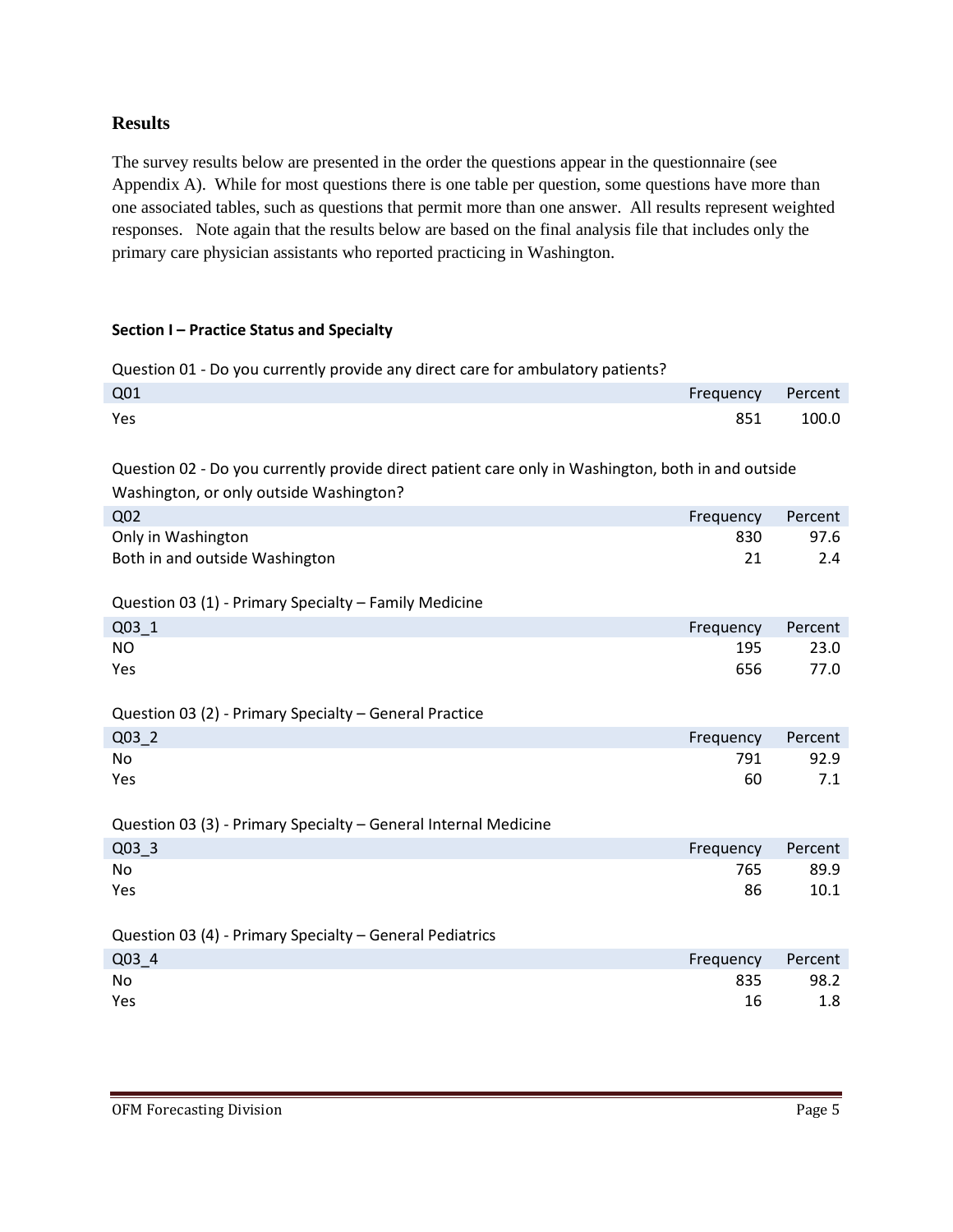| Question 03 (5) - Primary Specialty - General OB/GYN |  |  |  |  |
|------------------------------------------------------|--|--|--|--|
|------------------------------------------------------|--|--|--|--|

| $Q03-5$   |     | Frequency Percent |
|-----------|-----|-------------------|
| <b>No</b> | 809 | 95.1              |
| Yes       | 42  | 4.9               |

### Question 03 (6) - Primary Specialty – General Geriatrics

| Q03_6 | Frequency Percent |      |
|-------|-------------------|------|
| No    | 847               | 99.5 |
| Yes   | 4                 | 0.5  |

#### **Section II – Practice Site in Washington**

Question 04 - At how many sites in Washington do you provide direct patient care?

| Q04n          | Frequency | Percent |
|---------------|-----------|---------|
| One           | 633       | 74.3    |
| Two           | 161       | 19.0    |
| Three or More | 57        | 6.7     |

Question 05 (1) – Region of Main Practice

| SPS_10region_practice1  | Frequency | Percent |
|-------------------------|-----------|---------|
| <b>CLARK</b>            | 51        | 6.0     |
| <b>EAST BALANCE</b>     | 113       | 13.3    |
| <b>KING</b>             | 200       | 23.5    |
| <b>NORTH SOUND</b>      | 41        | 4.8     |
| OTHER PUGET SOUND METRO | 73        | 8.6     |
| <b>PIERCE</b>           | 98        | 11.5    |
| <b>SNOHOMISH</b>        | 30        | 3.5     |
| <b>SPOKANE</b>          | 74        | 8.7     |
| <b>WEST BALANCE</b>     | 84        | 9.9     |
| YAKIMA - TRI CITIES     | 87        | 10.2    |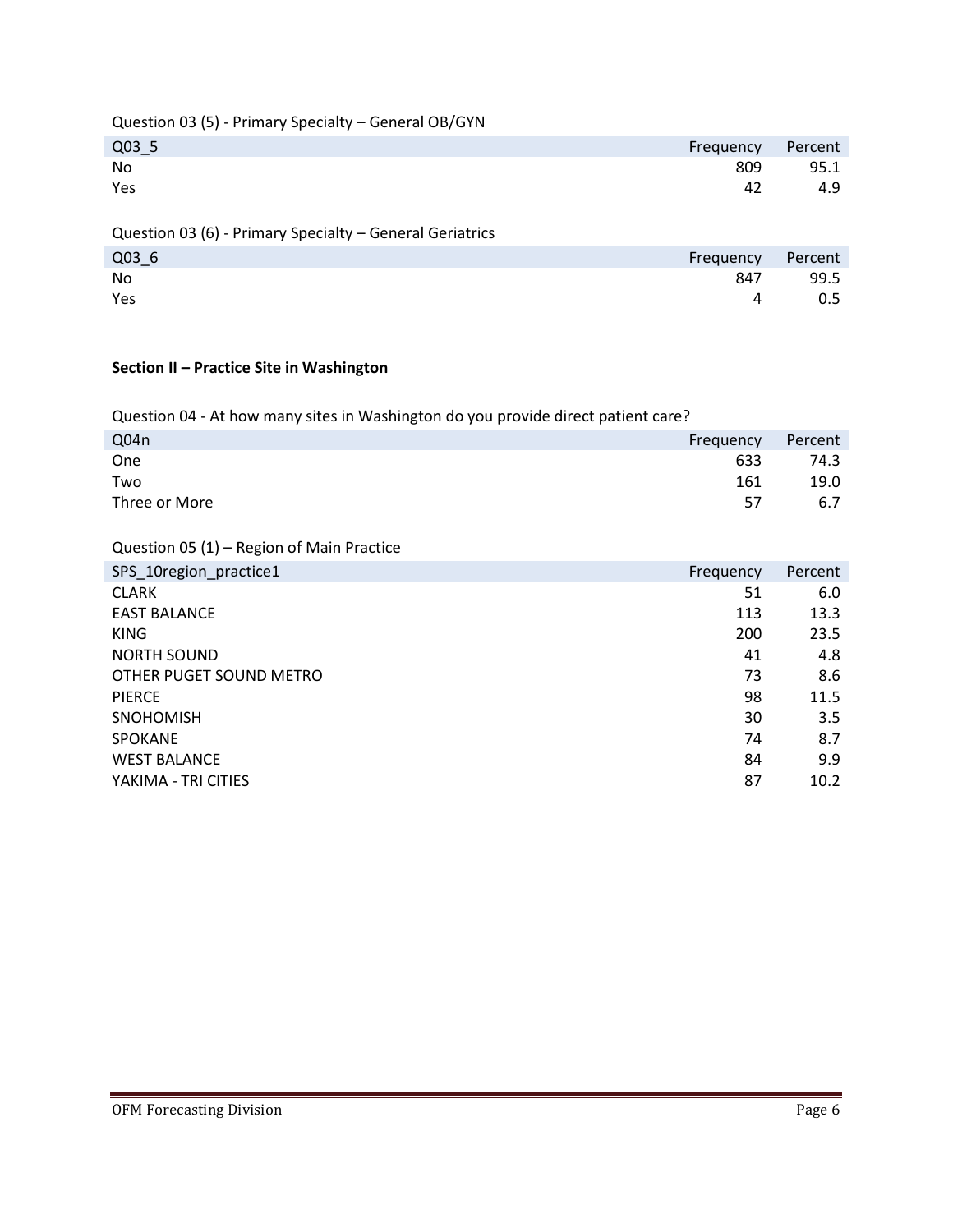Question 05 (2) – Region of Secondary Practice

| SPS_10region_practice2  | Frequency | Percent |
|-------------------------|-----------|---------|
| _Skipped or missing     | 635       |         |
| <b>CLARK</b>            | 10        | 4.5     |
| <b>EAST BALANCE</b>     | 50        | 23.2    |
| <b>KING</b>             | 58        | 27.1    |
| <b>NORTH SOUND</b>      | 15        | 7.1     |
| OTHER PUGET SOUND METRO | 18        | 8.4     |
| <b>PIERCE</b>           | 23        | 10.5    |
| <b>SNOHOMISH</b>        | 2         | 1.0     |
| <b>SPOKANE</b>          | 14        | 6.6     |
| <b>WEST BALANCE</b>     | 18        | 8.5     |
| YAKIMA - TRI CITIES     |           | 3.1     |

Question 06 – Does your main practice site mostly provide primary care?

| Q06            | Frequency | Percent        |
|----------------|-----------|----------------|
| <b>Missing</b> | _         | $\blacksquare$ |
| Yes            | 787       | 92.7           |
| No             | 62        | 7.3            |

Question 07 – Which best describes your main practice site in Washington?

| Q07                                                  | Frequency | Percent |
|------------------------------------------------------|-----------|---------|
| Missing                                              | 6         |         |
| Private office/clinic                                | 315       | 37.2    |
| Hospital outpatient clinic                           | 129       | 15.3    |
| <b>HMO</b> medical center                            | 94        | 11.1    |
| Federally Qualified Health Center (FQHC)             | 128       | 15.1    |
| Certified Rural Health Clinic (RHC)                  | 80        | 9.5     |
| Or some Other office or clinic (SPECIFY:)            | 37        | 4.3     |
| College, school, employer onsite, prison             | 26        | 3.1     |
| Medical center of a system, university, military, VA | 31        | 3.7     |
| Free clinic/walk-in                                  | 6         | 0.7     |

Question 08 (1) – # of providers at main practice - Family Medicine Physicians

| Q08n01           | Frequency | Percent |
|------------------|-----------|---------|
| _Missing/Skipped | 4         | $\cdot$ |
| 0                | 168       | 19.8    |
| $\mathbf{1}$     | 124       | 14.7    |
| $2 - 5$          | 297       | 35.1    |
| $6 - 10$         | 168       | 19.8    |
| More than 10     | 90        | 10.6    |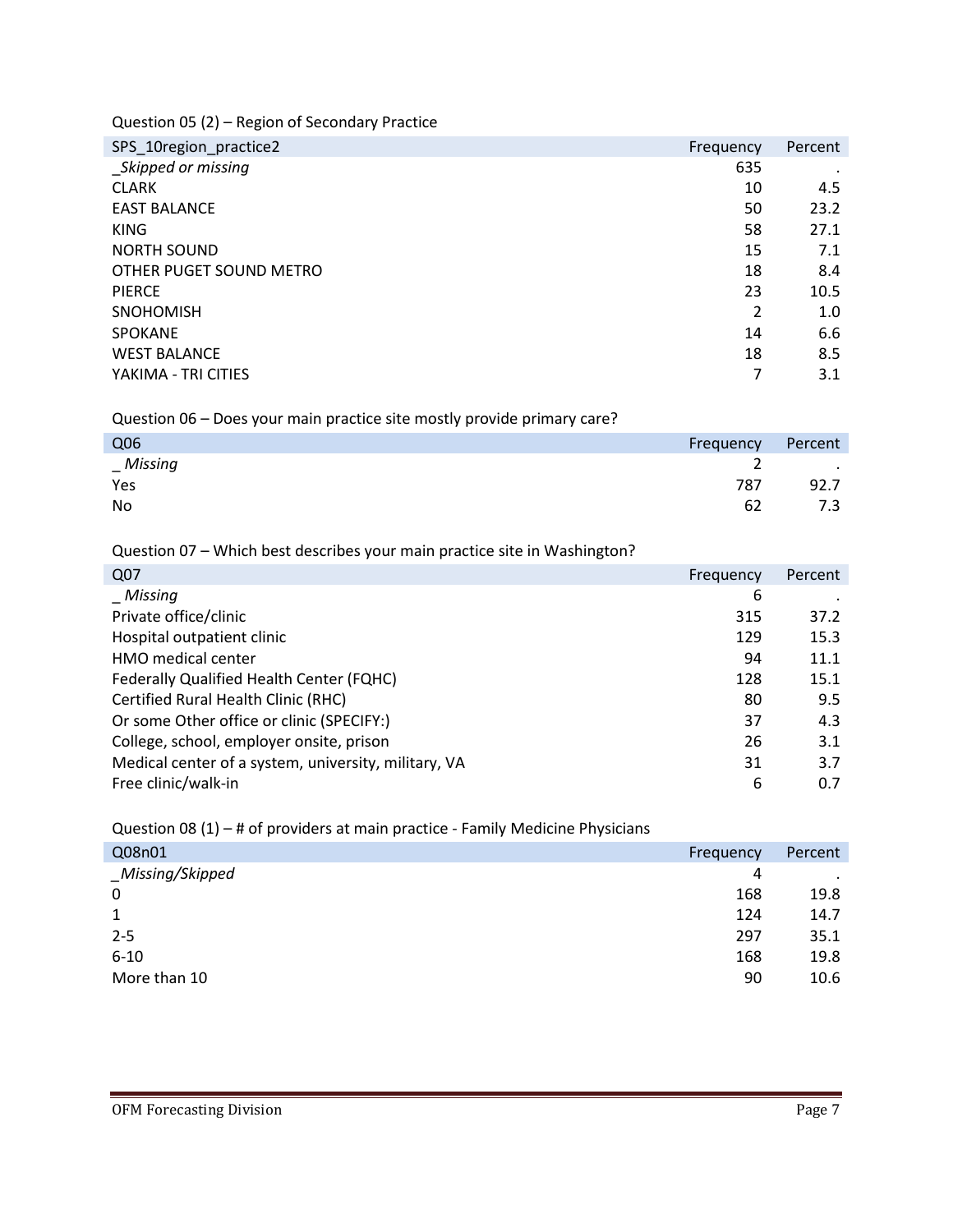Question 08 (2) – # of providers at main practice - General Practice Physicians

| Q08n02           | Frequency | Percent   |
|------------------|-----------|-----------|
| _Missing/Skipped | 4         | $\bullet$ |
| 0                | 756       | 89.3      |
| $\mathbf{1}$     | 30        | 3.6       |
| $2 - 5$          | 45        | 5.3       |
| $6 - 10$         | 11        | 1.3       |
| More than 10     | 5         | 0.5       |

Question 08 (3) – # of providers at main practice - General Internal Med. Physicians

| Q08n03           | Frequency | Percent   |
|------------------|-----------|-----------|
| _Missing/Skipped | 4         | $\bullet$ |
| $\mathbf 0$      | 593       | 70.0      |
| 1                | 103       | 12.2      |
| $2 - 5$          | 96        | 11.3      |
| $6 - 10$         | 42        | 5.0       |
| More than 10     | 13        | 1.5       |

#### Question 08 (4) – # of providers at main practice - General Pediatricians

| Q08n04           | Frequency | Percent   |
|------------------|-----------|-----------|
| _Missing/Skipped | 4         | $\bullet$ |
| $\mathbf 0$      | 643       | 75.9      |
| 1                | 63        | 7.5       |
| $2 - 5$          | 104       | 12.3      |
| $6 - 10$         | 25        | 2.9       |
| More than 10     | 12        | 1.4       |

#### Question 08 (5) – # of providers at main practice - General OB/GYNs

| Q08n05           | Frequency | Percent |
|------------------|-----------|---------|
| _Missing/Skipped | 4         | $\cdot$ |
| 0                | 703       | 83.0    |
| 1                | 29        | 3.4     |
| $2 - 5$          | 69        | 8.1     |
| $6 - 10$         | 36        | 4.2     |
| More than 10     | 11        | 1.3     |

#### Question 08 (6) – # of providers at main practice - General Geriatricians

| Q08n06           |     | Frequency | Percent   |
|------------------|-----|-----------|-----------|
| _Missing/Skipped | 6   |           | $\bullet$ |
| 0                | 815 |           | 96.5      |
| 1                | 8   |           | 1.0       |
| $2 - 5$          | 17  |           | 2.0       |
| $6 - 10$         | 4   |           | 0.5       |
| More than 10     | 0   |           | 0.0       |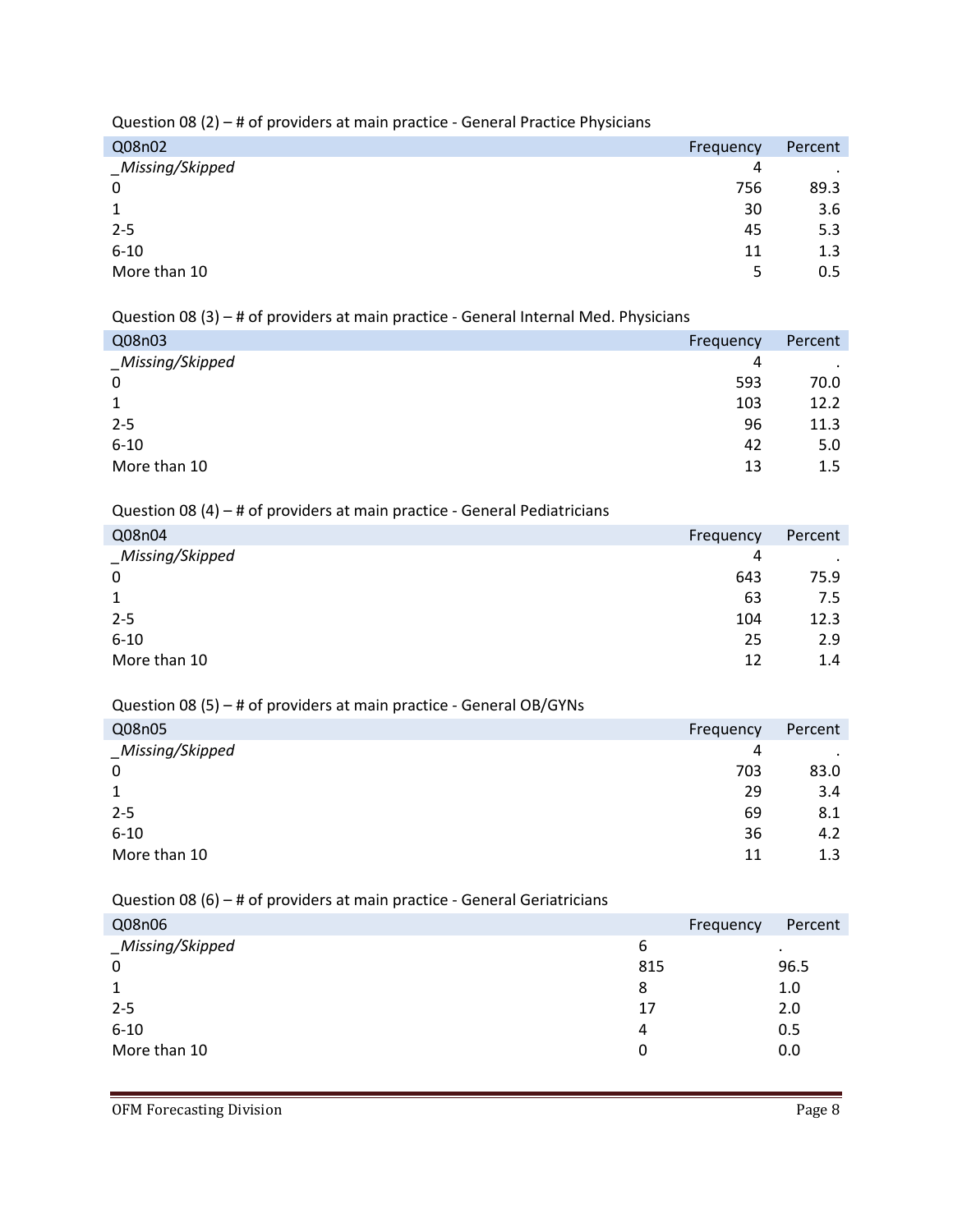|                  | $\cdot$ $\cdot$ |  | . . |           |         |
|------------------|-----------------|--|-----|-----------|---------|
| Q08n07           |                 |  |     | Frequency | Percent |
| _Missing/Skipped |                 |  |     | 8         | $\cdot$ |
| $\mathbf 0$      |                 |  |     | 450       | 53.3    |
| 1                |                 |  |     | 193       | 23.0    |
| $2 - 5$          |                 |  |     | 176       | 20.9    |
| $6 - 10$         |                 |  |     | 18        | 2.1     |
| More than 10     |                 |  |     | 6         | 0.7     |
|                  |                 |  |     |           |         |

Question 08 (7) – # of providers at main practice - ARNPs (not CNM)

#### Question 08 (8) – # of providers at main practice - Physician Assistants

| Q08n08           | Frequency | Percent   |
|------------------|-----------|-----------|
| _Missing/Skipped | 4         | $\bullet$ |
| $\mathbf 0$      | 0         | 0.0       |
| 1                | 325       | 38.4      |
| $2 - 5$          | 418       | 49.3      |
| $6 - 10$         | 90        | 10.6      |
| More than 10     | 14        | 1.7       |

#### Question 08 (9) – # of providers at main practice - Licensed Midwives

| Q08n09           | Frequency | Percent |
|------------------|-----------|---------|
| _Missing/Skipped | 11        | $\cdot$ |
| 0                | 808       | 96.2    |
| 1                | 14        | 1.7     |
| $2 - 5$          | 11        | 1.3     |
| $6 - 10$         | 5         | 0.6     |
| More than 10     | 2         | 0.2     |

Question 08 (10) – # of providers at main practice - Certified Nurse Midwives (CNM-ARNP)

| Q08n10           | Frequency | Percent |
|------------------|-----------|---------|
| _Missing/Skipped | 8         | $\cdot$ |
| 0                | 753       | 89.3    |
| $\mathbf{1}$     | 49        | 5.9     |
| $2 - 5$          | 33        | 3.9     |
| $6 - 10$         | 8         | 1.0     |
| More than 10     | 0         | 0.0     |

Question 09 – Do you refer patients to hospitals?

| Q <sub>09</sub> | Frequency | Percent                  |
|-----------------|-----------|--------------------------|
| $\_Missing$     |           | <b>Contract Contract</b> |
| Yes             | 788       | 92.8                     |
| No              | 61        | 7.2                      |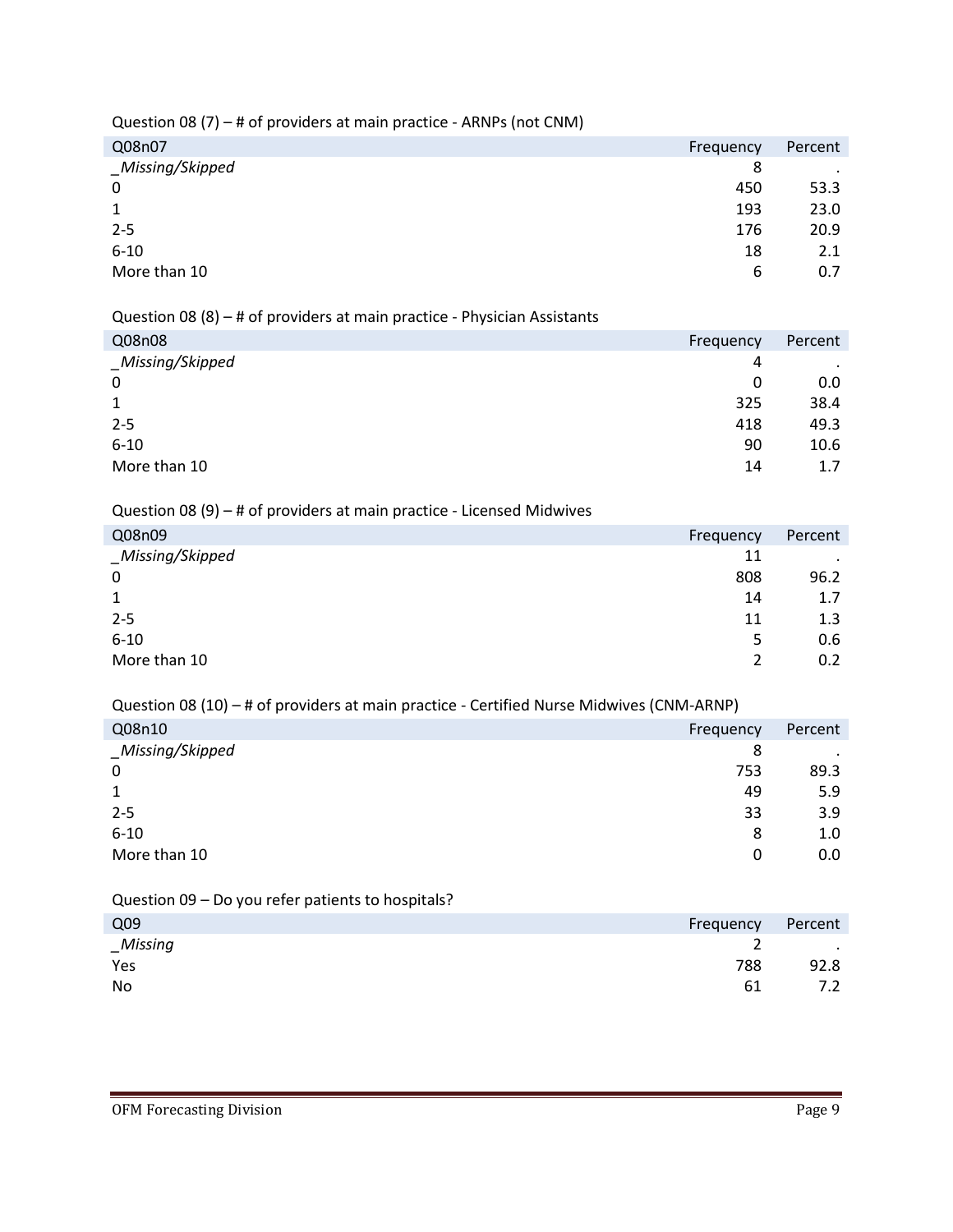Question 10 - Is the hospital where you refer the largest number of your patients located in Washington?

| Q10<br>Frequency |     | Percent    |
|------------------|-----|------------|
| _Missing         | 68  | $\sim 100$ |
| Yes              | 758 | 96.9       |
| No               | 25  | 3.1        |

Question 11 - Region of Referral Hospital

| SPS_10region_hospital   | Frequency | Percent |
|-------------------------|-----------|---------|
| <i>Missing</i>          | 38        |         |
| <b>CLARK</b>            | 55        | 6.8     |
| <b>EAST BALANCE</b>     | 100       | 12.3    |
| <b>KING</b>             | 199       | 24.4    |
| <b>NORTH SOUND</b>      | 46        | 5.7     |
| OTHER PUGET SOUND METRO | 64        | 7.9     |
| <b>PIERCE</b>           | 81        | 10.0    |
| <b>SNOHOMISH</b>        | 24        | 3.0     |
| <b>SPOKANE</b>          | 83        | 10.2    |
| <b>WEST BALANCE</b>     | 77        | 9.4     |
| YAKIMA - TRI CITIES     | 84        | 10.3    |

#### **Section III – Practice Activities**

#### Question 12 (1) - Work hours per typical week in WA - Direct patient care

| $imp_Q12n1$      | Frequency | Percent |
|------------------|-----------|---------|
| 1-19 hours       | 70        | 8.2     |
| 20-34 hours      | 294       | 34.6    |
| 35-39 hours      | 174       | 20.4    |
| 40-49 hours      | 238       | 27.9    |
| 50 or more hours | 76        | 8.9     |

Question 12 (2) - Work hours per typical week in WA - Administration of clinical practice

| $imp_Q12n2$      | Frequency | Percent |
|------------------|-----------|---------|
| 0                | 389       | 45.7    |
| 1-19 hours       | 448       | 52.6    |
| 20-34 hours      | 12        | 1.4     |
| 35-39 hours      | 2         | 0.2     |
| 40-49 hours      | 389       | 45.7    |
| 50 or more hours | 448       | 52.6    |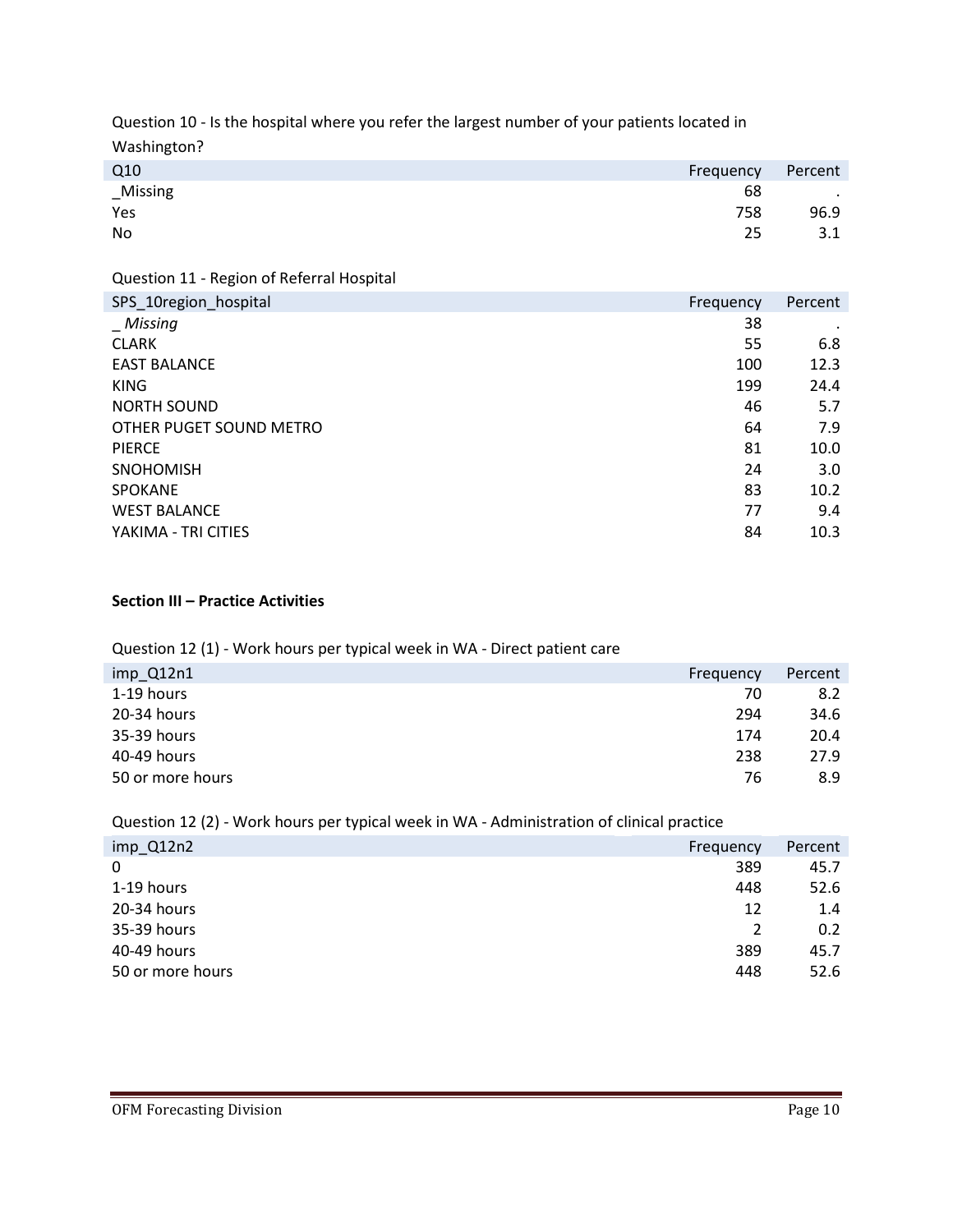Question 12 (3) - Work hours per typical week in WA - Other PA activities

| imp_Q12n3   | Frequency | Percent |
|-------------|-----------|---------|
| $\Omega$    | 560       | 65.8    |
| 1-19 hours  | 280       | 32.9    |
| 20-34 hours | 10        |         |

Question 12 (4) - Work hours per typical week in WA - Computed total hours

| imp_Q12sum       | Frequency | Percent |
|------------------|-----------|---------|
| 1-19 hours       | 45        | 5.3     |
| 20-34 hours      | 168       | 19.7    |
| 35-39 hours      | 84        | 9.8     |
| 40-49 hours      | 411       | 48.3    |
| 50 or more hours | 144       | 16.9    |
|                  |           |         |

Question 13 – Thinking about the time you spent on direct patient care during your last typical work week in Washington, how much of that time was spent on providing primary care? Would you say…

| Q13            | Frequency | Percent |
|----------------|-----------|---------|
| $_M$ issing    |           |         |
| All            | 584       | 69.3    |
| Most           | 191       | 22.6    |
| About half     | 25        | 3.0     |
| Less than half | 31        | 3.7     |
| Or none        | 12        | 1.4     |
|                |           |         |

#### Question 14 (1) - Work hours per typical week outside WA - Direct patient care

| imp Q14n1                          | Frequency     | Percent |
|------------------------------------|---------------|---------|
| _Skipped (did not work outside WA) | 830           |         |
| $\mathbf{0}$                       | 12            | 57.7    |
| 1-19 hours                         | 2             | 11.6    |
| 20-34 hours                        | 4             | 19.1    |
| 35-39 hours                        | $\mathcal{P}$ | 11.6    |
|                                    |               |         |

Question 14 (2) - Work hours per typical week outside WA - Administration of clinical practice

| imp Q14n2                          | Frequency | Percent |
|------------------------------------|-----------|---------|
| _Skipped (did not work outside WA) | 830       |         |
| $\Omega$                           | 16        | 76.8    |
| 1-19 hours                         |           | 23.2    |

#### Question 14 (3) - Work hours per typical week outside WA - Other PA activities

| $imp_Q14n3$                       | Frequency | Percent |
|-----------------------------------|-----------|---------|
| Skipped (did not work outside WA) | 830       |         |
| $\Omega$                          | 16        | 77.0    |
| 1-19 hours                        | 5.        | 23.0    |
|                                   |           |         |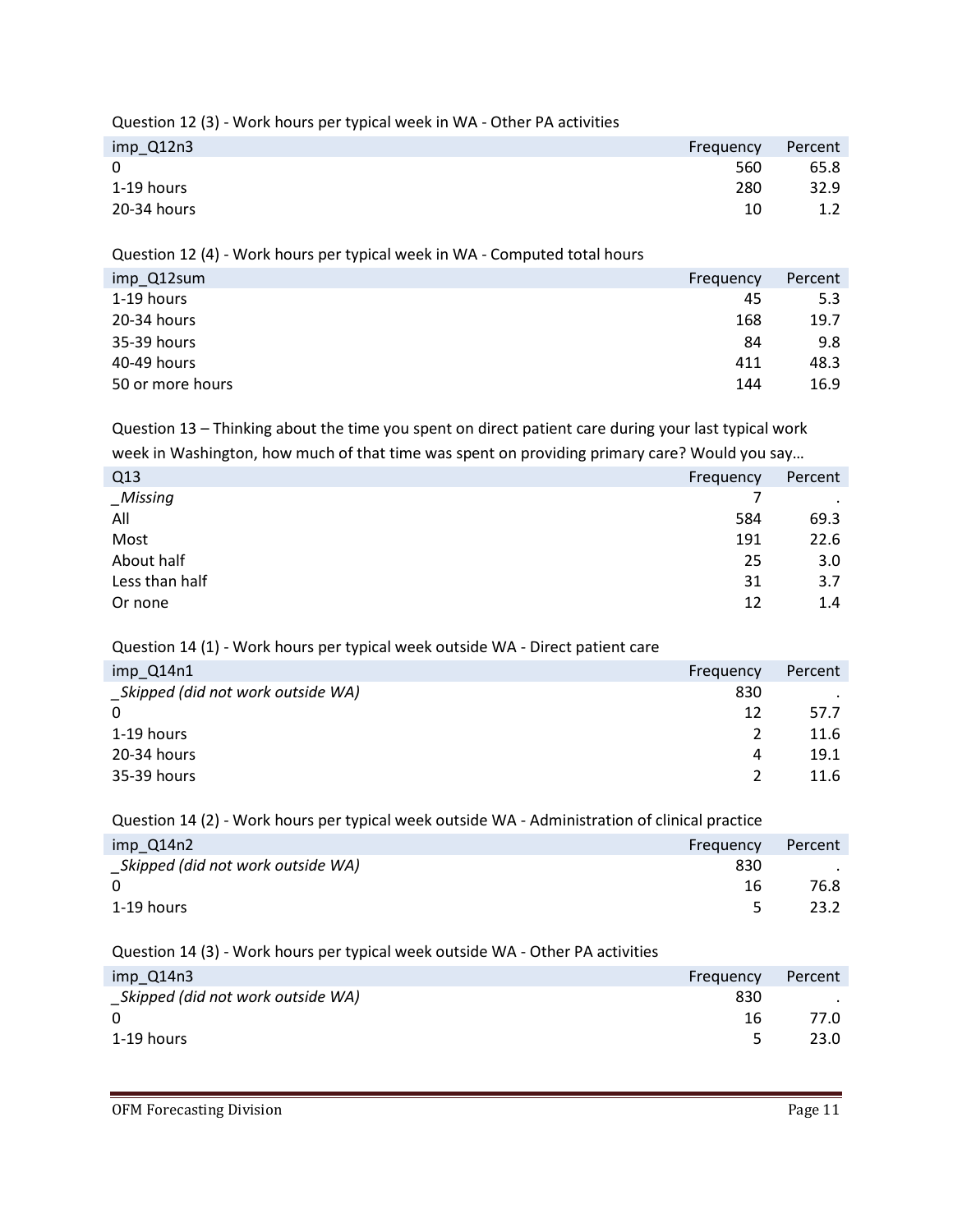| Question 14 (4) - Work hours per typical week outside WA - - Computed total hours |  |  |
|-----------------------------------------------------------------------------------|--|--|
|                                                                                   |  |  |

| imp Q14sum                         | Frequency | Percent |
|------------------------------------|-----------|---------|
| _Skipped (did not work outside WA) | 830       |         |
| 0                                  | 10        | 46.3    |
| 1-19 hours                         | 5         | 23.0    |
| 20-34 hours                        | 4         | 19.1    |
| 35-39 hours                        | 0         | 0.0     |
| 40-49 hours                        | 2         | 11.6    |

# Question 15 - Approximately how many weeks did you work as a PA in 2011?

| imp Q15n<br>Frequency                              | Percent |
|----------------------------------------------------|---------|
| Skipped (started practicing in WA after 2011)<br>9 |         |
| $\mathbf 0$<br>5                                   | 0.6     |
| $1 - 13$<br>13                                     | 1.5     |
| $14 - 26$<br>15                                    | 1.7     |
| 27-39<br>33                                        | 3.9     |
| 40-52<br>777                                       | 92.3    |

| Question 16 - Did you start practicing in Washington before 2011? |           |         |
|-------------------------------------------------------------------|-----------|---------|
| $imp$ Q16                                                         | Frequency | Percent |
| Yes                                                               | 820       | 96.3    |
| No                                                                | 31        | 3.7     |

| Question 17 - Please check the year you first started practicing in WA |           |         |
|------------------------------------------------------------------------|-----------|---------|
| $imp$ Q17                                                              | Frequency | Percent |
| Skipped (started practicing in WA prior to 2011)                       | 820       |         |
| 2011                                                                   | 22        | 71.5    |
| 2012                                                                   | Q         | 28.5    |

#### **Section IV – Patient Service**

| Question 18 - At all sites in WA in 2011, how many patients did you provide care for? |  |  |
|---------------------------------------------------------------------------------------|--|--|
|                                                                                       |  |  |
|                                                                                       |  |  |

| imp_Q18n                             | Frequency | Percent   |
|--------------------------------------|-----------|-----------|
| Skipped (started practicing in 2011) | 9         | $\bullet$ |
| None                                 | 16        | 1.9       |
| $1-99$                               | 46        | 5.5       |
| 100-499                              | 145       | 17.3      |
| 500-999                              | 138       | 16.4      |
| 1000-1499                            | 155       | 18.4      |
| 1500-1999                            | 75        | 8.9       |
| 2000 or more                         | 267       | 31.7      |
|                                      |           |           |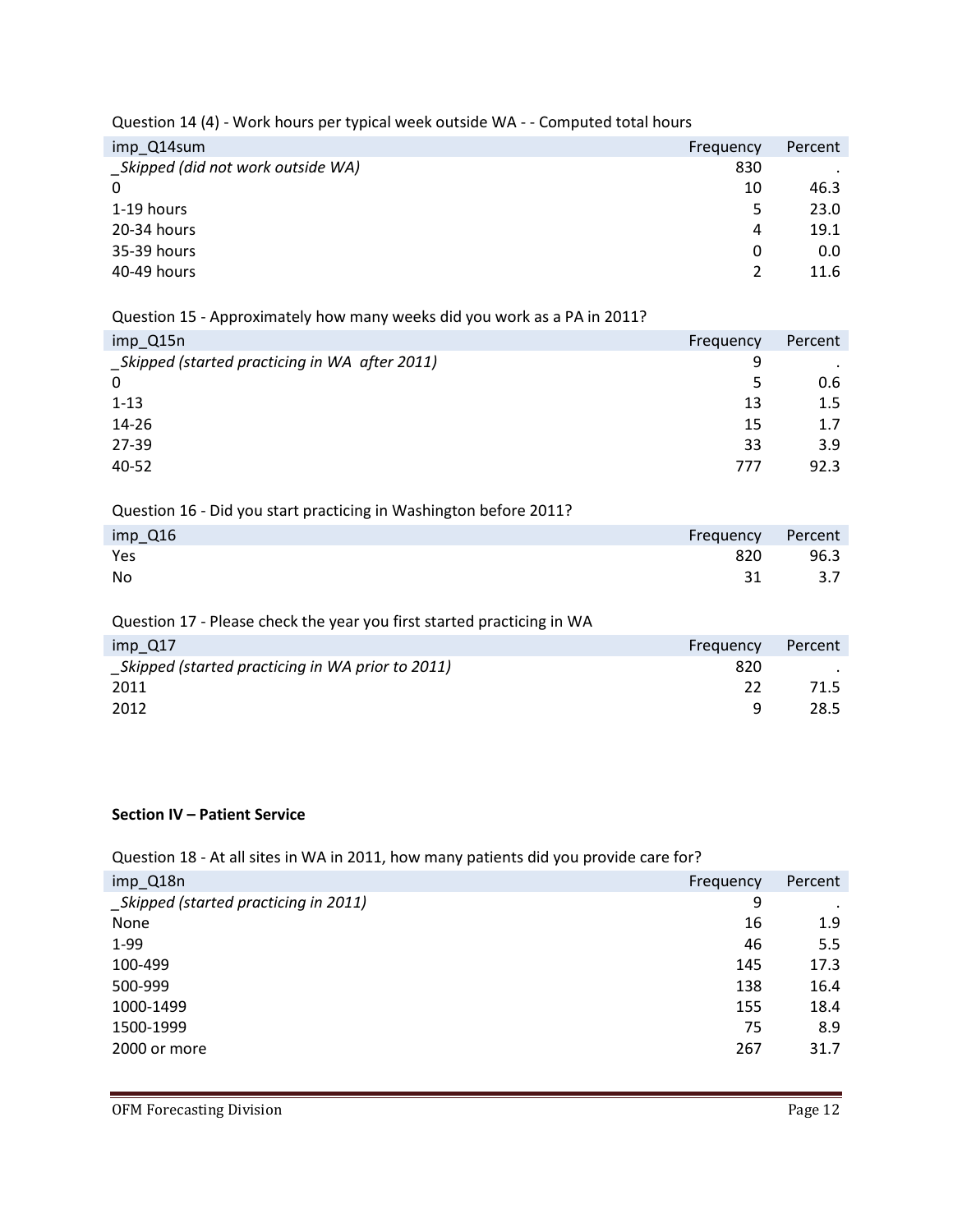Question 19 - Percent of these patients (Q18n) who were covered by Medicaid?

| imp_Q19n                              | Frequency | Percent   |
|---------------------------------------|-----------|-----------|
| Skipped (Treated no patients in 2011) | 16        | $\bullet$ |
| Skipped (started practicing in 2012)  | 9         | $\bullet$ |
| 0                                     | 81        | 9.8       |
| $1 - 25$                              | 423       | 51.2      |
| 26-50                                 | 233       | 28.2      |
| 51-75                                 | 54        | 6.5       |
| 76-100                                | 35        | 4.2       |
|                                       |           |           |

#### Question 20 - Are you accepting new patients at main site in Washington?

| imp_Q20 | Frequency Percent |      |
|---------|-------------------|------|
| Yes     | 675               | 79.4 |
| No      | 176               | 20.6 |

Question 21 - How many new patients do you yourself plan to accept at main site?

| imp_Q21n                              | Frequency | Percent |
|---------------------------------------|-----------|---------|
| _Skipped (not accepting new patients) | 176       |         |
| $1-99$                                | 362       | 53.6    |
| 100-499                               | 200       | 29.6    |
| 500-999                               | 60        | 8.9     |
| 1000-1499                             | 36        | 5.3     |
| 1500-1999                             | 3         | 0.5     |
| 2000 or more                          | 14        | 2.1     |

Question 22 - Of the new patients you plan to accept, how many are Medicaid patients?

| $imp_q22$                             | Frequency | Percent |
|---------------------------------------|-----------|---------|
| _Skipped (not accepting new patients) | 176       |         |
| All                                   | 221       | 32.7    |
| Most                                  | 107       | 15.9    |
| About half                            | 48        | 7.1     |
| Less than half                        | 202       | 30.0    |
| Or none                               | 97        | 14.4    |
|                                       |           |         |

Question 23 - Are you accepting new patients at other sites in Washington?

| $imp$ q23                               | Frequency | Percent |
|-----------------------------------------|-----------|---------|
| Skipped (only worked at one site in WA) | 638       |         |
| Yes                                     | 75        | 35.2    |
| No                                      | 138       | 64.8    |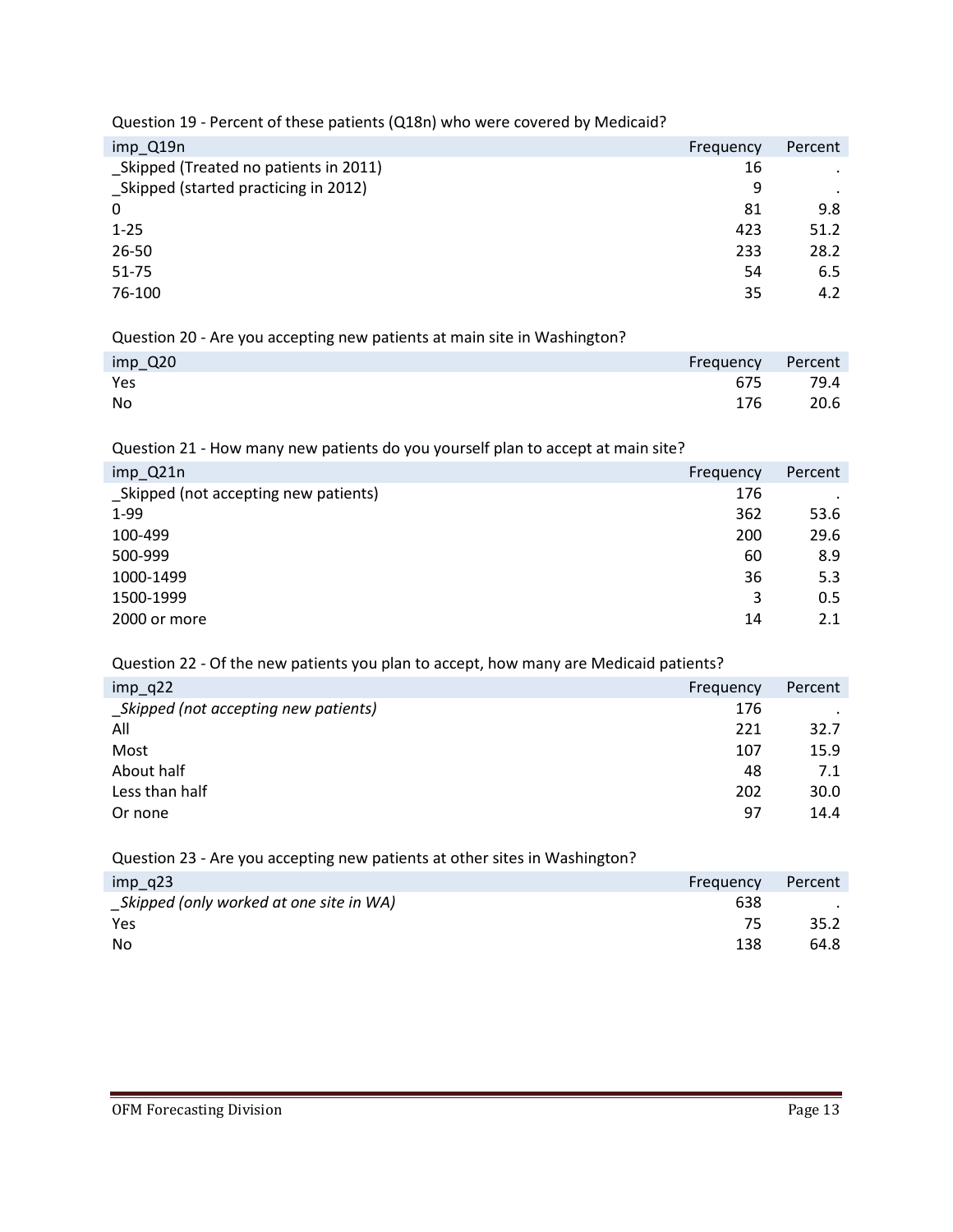Question 24 - Are you accepting Medicaid patients at other sites in Washington?

| $imp$ q24                                                     | Frequency | Percent |
|---------------------------------------------------------------|-----------|---------|
| Skipped (only worked at one site in WA), or                   | 776       |         |
| Skipped (not accepting any new patients at other sites in WA) |           |         |
| Yes                                                           | 71        | 94.8    |
| No.                                                           | 4         |         |

Question 25 (1) - # of visits seen last typical week - in office and outpatient clinics

| $imp_q25n1$    | Frequency | Percent |
|----------------|-----------|---------|
| None           | 44        | 5.2     |
| 1-49 visits    | 181       | 21.3    |
| 50-99 visits   | 434       | 51.0    |
| 100-249 visits | 183       | 21.5    |
| 250-499 visits | 5         | 0.5     |
| 500+ visits    | 4         | 0.4     |

Question 25 (2) - # of visits seen last typical week - on hospital rounds

| $imp_q25n2$    | Frequency | Percent |
|----------------|-----------|---------|
| None           | 790       | 92.8    |
| 1-49 visits    | 51        | 6.1     |
| 50-99 visits   | 8         | 0.9     |
| 100-249 visits | 0         | 0.0     |
| 250-499 visits | 0         | 0.0     |
| 500+ visits    | 2         | 0.3     |

Question 25 (3) - # of visits seen last typical week - in nursing homes or patient homes

| $imp_q25n3$ | Frequency Percent |      |
|-------------|-------------------|------|
| None        | 779               | 93.9 |
| 1-49 visits | 52                | 6.1  |

#### Question 25 (4) - # of visits seen last typical week - in telephone consultation

| $imp_{q}$ 25n4 | Frequency     | Percent |
|----------------|---------------|---------|
| None           | 412           | 48.5    |
| 1-49 visits    | 429           | 50.5    |
| 50-99 visits   | 7             | 0.9     |
| 100-249 visits | 0             | 0.0     |
| 250-499 visits | $\mathcal{P}$ | 0.2     |

Question 25 (5) - # of visits seen last typical week – via email/other electronic consultation

| $imp_{q}$ (25n5 | Frequency | Percent |
|-----------------|-----------|---------|
| None            | 589       | 69.2    |
| 1-49 visits     | 251       | 29.5    |
| 50-99 visits    | 9         | 1.1     |
| 100-249 visits  | <u>?</u>  | 0.2     |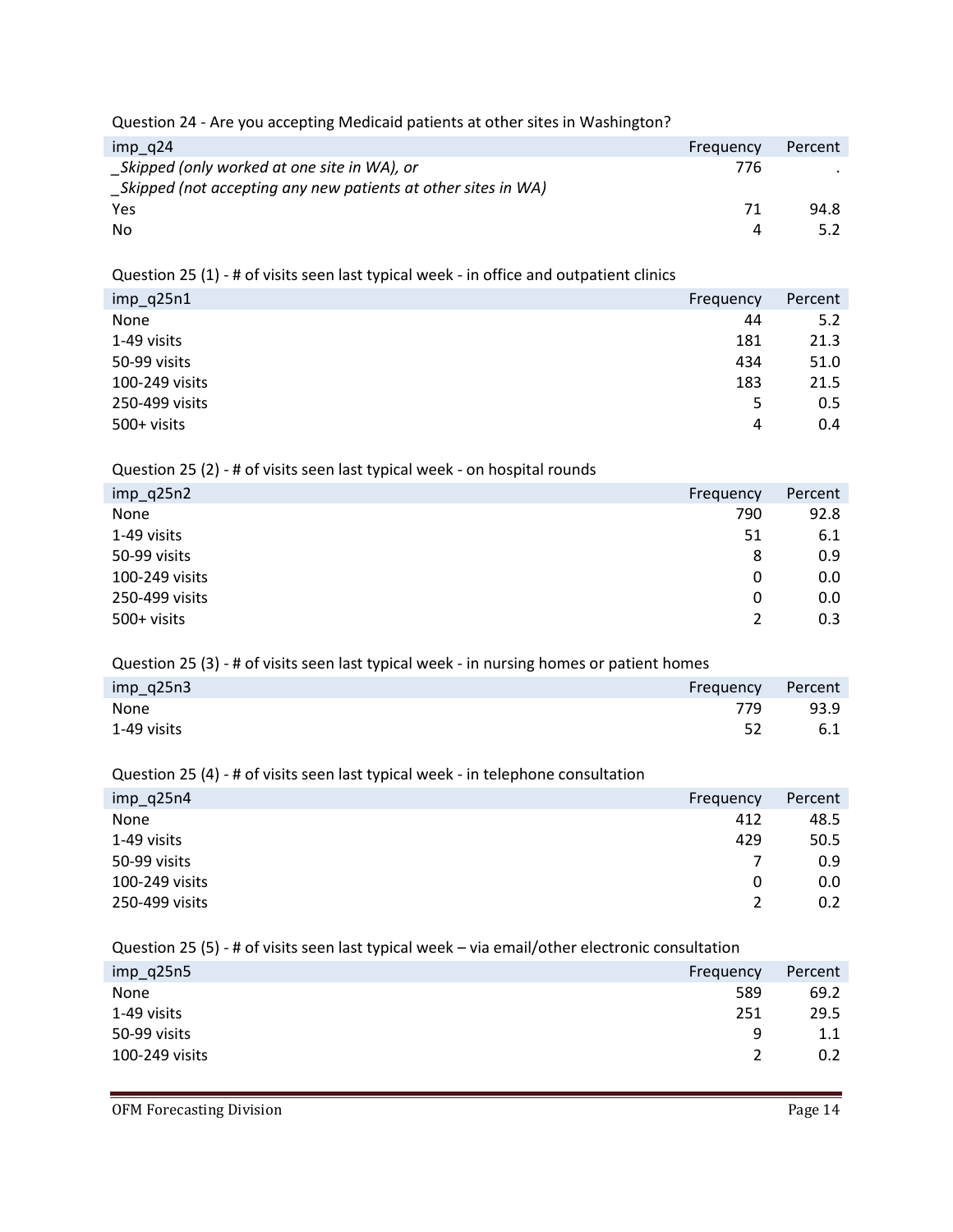Question 26 - Do you normally see patients in early morning, evening, or weekend hours at your main WA practice site?

| Q <sub>26</sub> | Frequency | Percent          |
|-----------------|-----------|------------------|
| Missing         | 12        | $\sim$ 100 $\mu$ |
| Yes             | 510       | 60.8             |
| No              | 329       | 39.2             |

Question 27 - Do you have a need for interpreter services for your patients at your WA practice site?

| Q <sub>27</sub> | Frequency | Percent                  |
|-----------------|-----------|--------------------------|
| $\_Missing$     | 15        | <b>Contract Contract</b> |
| Yes             | 523       | 62.1                     |
| No              | 318       | 37.9                     |

| Question 28 - Do you have adequate access to interpreter services at your WA practice site? |           |         |
|---------------------------------------------------------------------------------------------|-----------|---------|
| Q28                                                                                         | Frequency | Percent |
| Skipped (did not have a need for interpreter services), or                                  |           |         |
| Missing                                                                                     | 328       |         |
| Yes                                                                                         | 437       | 83.7    |
| <b>No</b>                                                                                   | 85        | 16.3    |
|                                                                                             |           |         |

Question 29 (A1) Medicaid - Time spent on paperwork

| Q29A1                                       | Frequency | Percent |
|---------------------------------------------|-----------|---------|
| Skipped (did not see Medicaid patients), or |           |         |
| _Missing                                    | 109       |         |
| No problem                                  | 152       | 20.5    |
| 2                                           | 96        | 13.0    |
| 3                                           | 219       | 29.5    |
| 4                                           | 200       | 26.9    |
| Major problem                               | 75        | 10.1    |

#### Question 29 (A2) Medicaid - Waiting time for reimbursement

| Q29A2                                       | Frequency | Percent |
|---------------------------------------------|-----------|---------|
| Skipped (did not see Medicaid patients), or |           |         |
| _Missing                                    | 356       | $\cdot$ |
| No problem                                  | 103       | 20.8    |
| 2                                           | 58        | 11.7    |
| 3                                           | 180       | 36.5    |
| 4                                           | 96        | 19.5    |
| Major problem                               | 57        | 11.5    |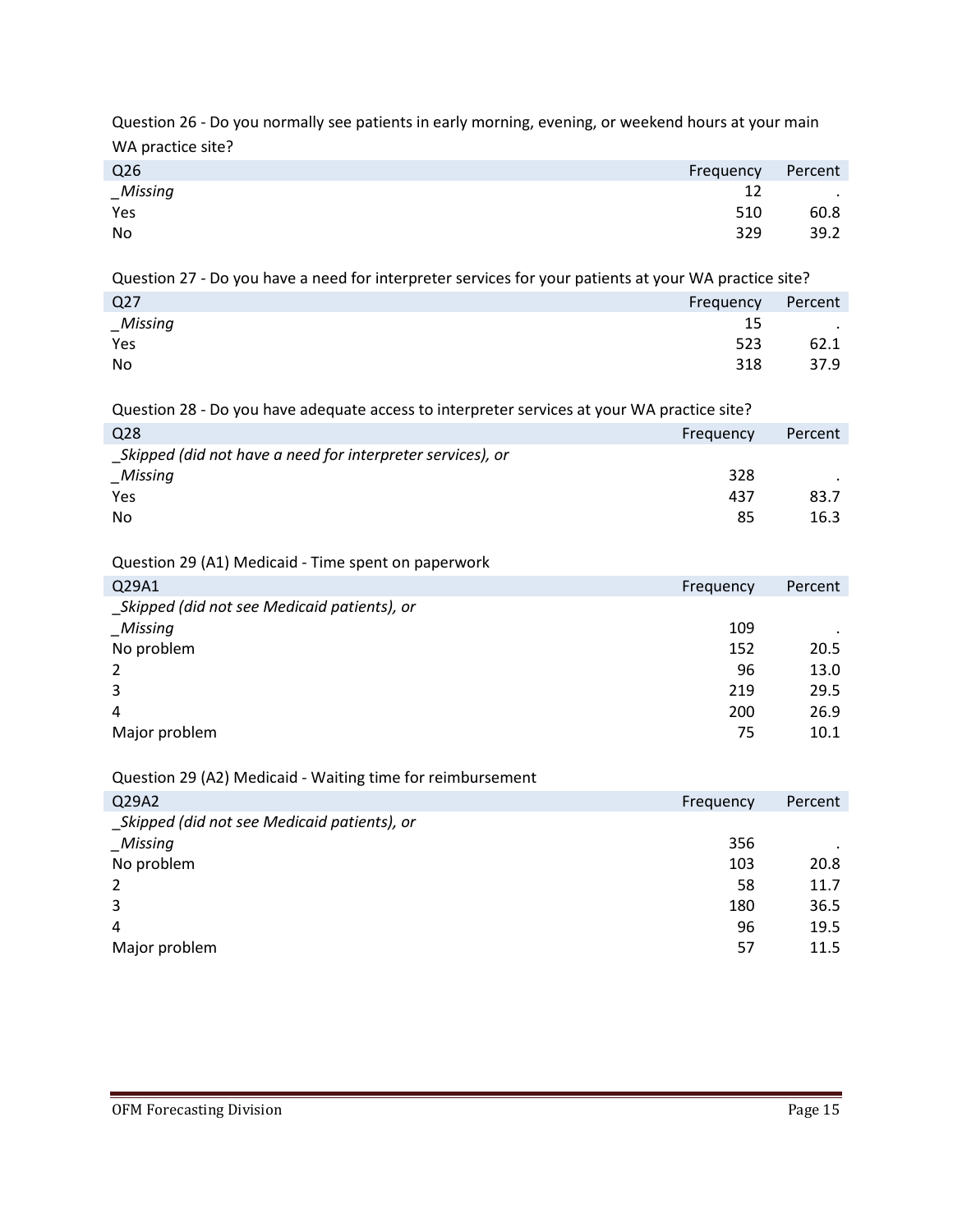Question 29 (A3) Medicaid - Reimbursement rate

| Q29A3                                       | Frequency | Percent |
|---------------------------------------------|-----------|---------|
| Skipped (did not see Medicaid patients), or |           |         |
| _Missing                                    | 315       | $\cdot$ |
| No problem                                  | 82        | 15.3    |
| 2                                           | 63        | 11.7    |
| 3                                           | 115       | 21.4    |
| 4                                           | 117       | 21.8    |
| Major problem                               | 160       | 29.8    |

#### Question 29 (A4) Medicaid - Patient acceptance of treatment options

| Q29A4                                       | Frequency | Percent |
|---------------------------------------------|-----------|---------|
| Skipped (did not see Medicaid patients), or |           |         |
| Missing                                     | 213       |         |
| No problem                                  | 100       | 15.7    |
| 2                                           | 196       | 30.8    |
| 3                                           | 179       | 28.0    |
| 4                                           | 136       | 21.4    |
| Major problem                               | 26        | 4.0     |

### Question 29 (A5) Medicaid - Length of patient visit

| Q29A5                                       | Frequency | Percent |
|---------------------------------------------|-----------|---------|
| Skipped (did not see Medicaid patients), or |           |         |
| Missing                                     | 186       | $\cdot$ |
| No problem                                  | 110       | 16.6    |
| 2                                           | 159       | 23.9    |
| 3                                           | 191       | 28.8    |
| 4                                           | 152       | 22.9    |
| Major problem                               | 52        | 7.8     |

#### Question 29 (A6) Medicaid - Acceptance of referrals by specialists

| Q29A6                                       | Frequency | Percent |
|---------------------------------------------|-----------|---------|
| Skipped (did not see Medicaid patients), or |           |         |
| Missing                                     | 205       |         |
| No problem                                  | 87        | 13.4    |
| 2                                           | 95        | 14.6    |
| 3                                           | 112       | 17.4    |
| 4                                           | 186       | 28.9    |
| Major problem                               | 166       | 25.7    |
|                                             |           |         |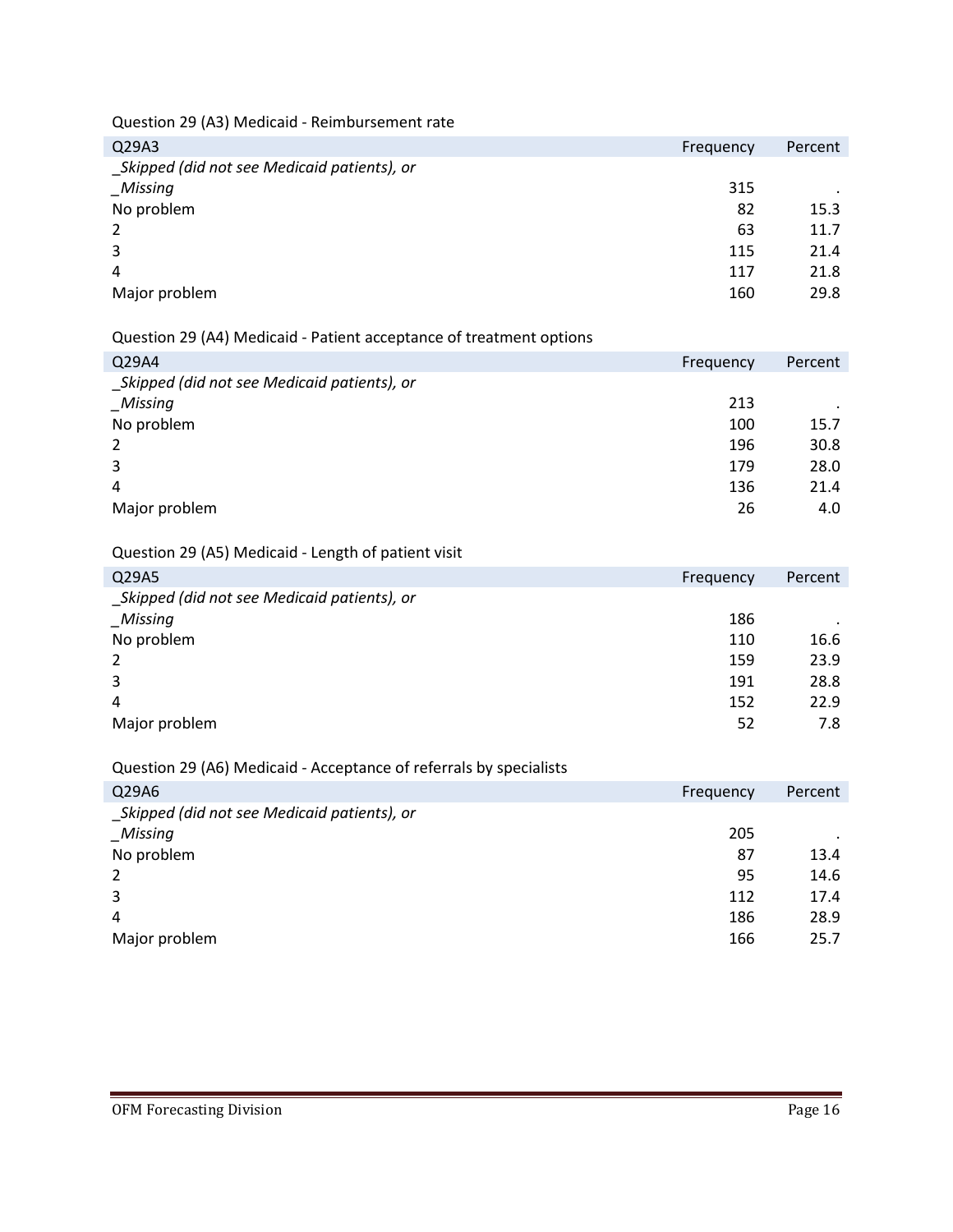Question 29 (A7) Medicaid - Complexity of patient needs

| Q29A7                                       | Frequency | Percent |
|---------------------------------------------|-----------|---------|
| Skipped (did not see Medicaid patients), or |           |         |
| _Missing                                    | 192       | $\cdot$ |
| No problem                                  | 53        | 8.0     |
| 2                                           | 54        | 8.2     |
| 3                                           | 187       | 28.4    |
| 4                                           | 241       | 36.6    |
| Major problem                               | 124       | 18.8    |

#### Question 29 (A8) Medicaid – Other factors

| Q29A8                                       | Frequency | Percent |
|---------------------------------------------|-----------|---------|
| Skipped (did not see Medicaid patients), or |           |         |
| <b>Missing</b>                              | 806       |         |
| No problem                                  | 9         | 19.5    |
| 2                                           | 0         | 0.0     |
| 3                                           | 0         | 0.0     |
| 4                                           | 4         | 8.5     |
| Major problem                               | 32        | 72.0    |

#### Question 29 (B1) Commercial plan – Time spent on paperwork

| Q29B1                                              | Frequency | Percent |
|----------------------------------------------------|-----------|---------|
| Skipped (did not see commercial plan patients), or |           |         |
| <b>Missing</b>                                     | 84        |         |
| No problem                                         | 182       | 23.8    |
| 2                                                  | 203       | 26.4    |
| 3                                                  | 233       | 30.4    |
| 4                                                  | 113       | 14.7    |
| Major problem                                      | 36        | 4.7     |

#### Question 29 (B2) Commercial plan – Waiting time for reimbursement

| Q29B2                                              | Frequency | Percent |
|----------------------------------------------------|-----------|---------|
| Skipped (did not see commercial plan patients), or |           |         |
| _Missing                                           | 343       |         |
| No problem                                         | 118       | 23.3    |
| 2                                                  | 131       | 25.9    |
| 3                                                  | 205       | 40.3    |
| 4                                                  | 38        | 7.5     |
| Major problem                                      | 16        | 3.1     |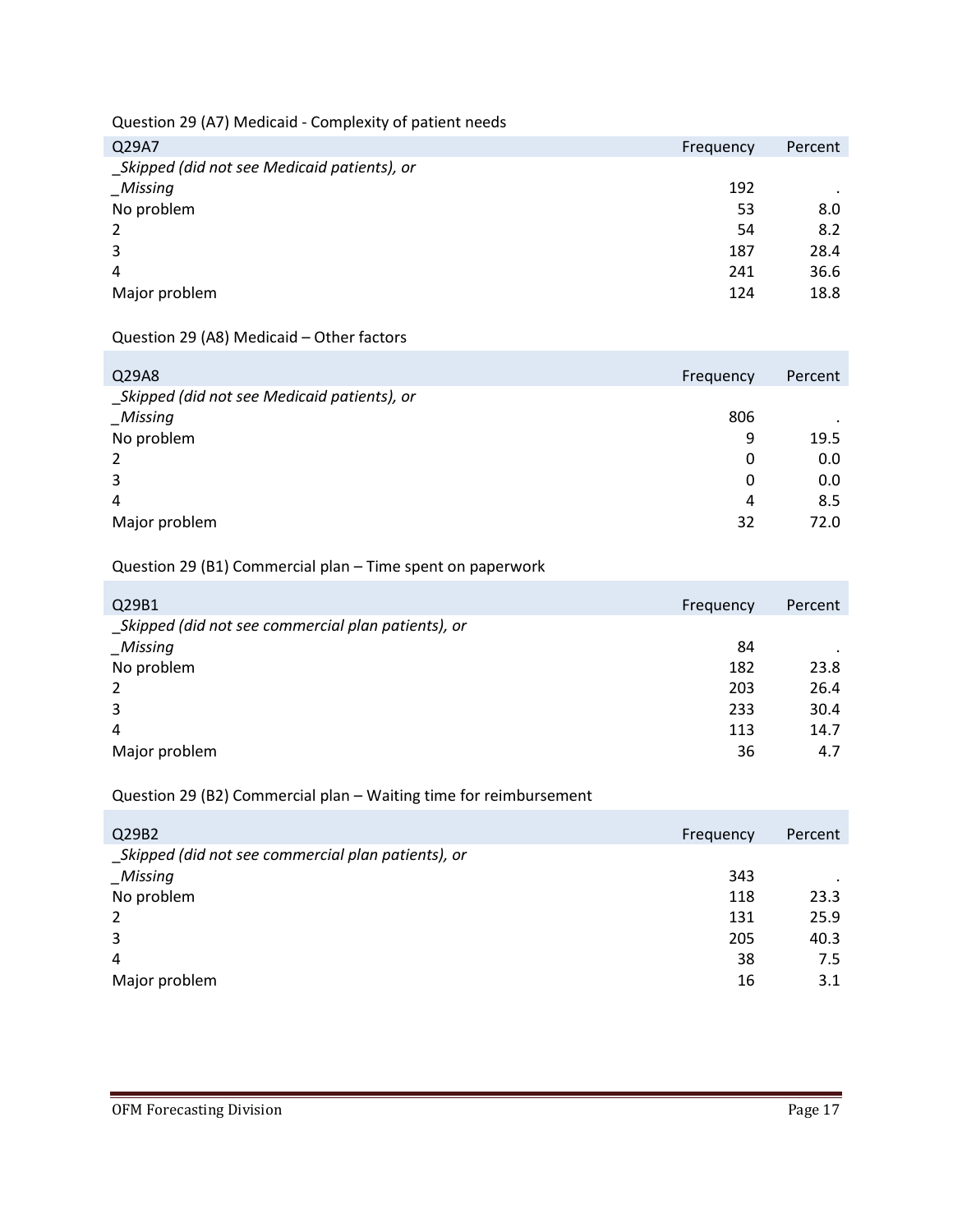#### Question 29 (B3) Commercial plan – Reimbursement rate

| Q29B3                                              | Frequency | Percent |
|----------------------------------------------------|-----------|---------|
| Skipped (did not see commercial plan patients), or |           |         |
| Missing                                            | 312       | $\cdot$ |
| No problem                                         | 108       | 20.1    |
| 2                                                  | 172       | 31.9    |
| 3                                                  | 200       | 37.0    |
| 4                                                  | 43        | 8.0     |
| Major problem                                      | 16        | 3.0     |

#### Question 29 (B4) Commercial plan – Patient acceptance of treatment options

| Q29B4                                              | Frequency | Percent |
|----------------------------------------------------|-----------|---------|
| Skipped (did not see commercial plan patients), or |           |         |
| Missing                                            | 207       |         |
| No problem                                         | 152       | 23.6    |
| 2                                                  | 275       | 42.6    |
| 3                                                  | 169       | 26.3    |
| 4                                                  | 42        | 6.5     |
| Major problem                                      | 6         | 0.9     |

#### Question 29 (B5) Commercial plan – Length of patient visit

| Q29B5                                              | Frequency | Percent |
|----------------------------------------------------|-----------|---------|
| Skipped (did not see commercial plan patients), or |           |         |
| _Missing                                           | 187       |         |
| No problem                                         | 138       | 20.8    |
| 2                                                  | 259       | 39.0    |
| 3                                                  | 194       | 29.3    |
| 4                                                  | 59        | 9.0     |
| Major problem                                      | 13        | 2.0     |

#### Question 29 (B6) Commercial plan – Acceptance of referrals by specialists

| Q29B6                                              | Frequency | Percent |
|----------------------------------------------------|-----------|---------|
| Skipped (did not see commercial plan patients), or |           |         |
| Missing                                            | 206       |         |
| No problem                                         | 262       | 40.7    |
| 2                                                  | 242       | 37.6    |
| 3                                                  | 108       | 16.7    |
| 4                                                  | 20        | 3.2     |
| Major problem                                      | 12        | 1.8     |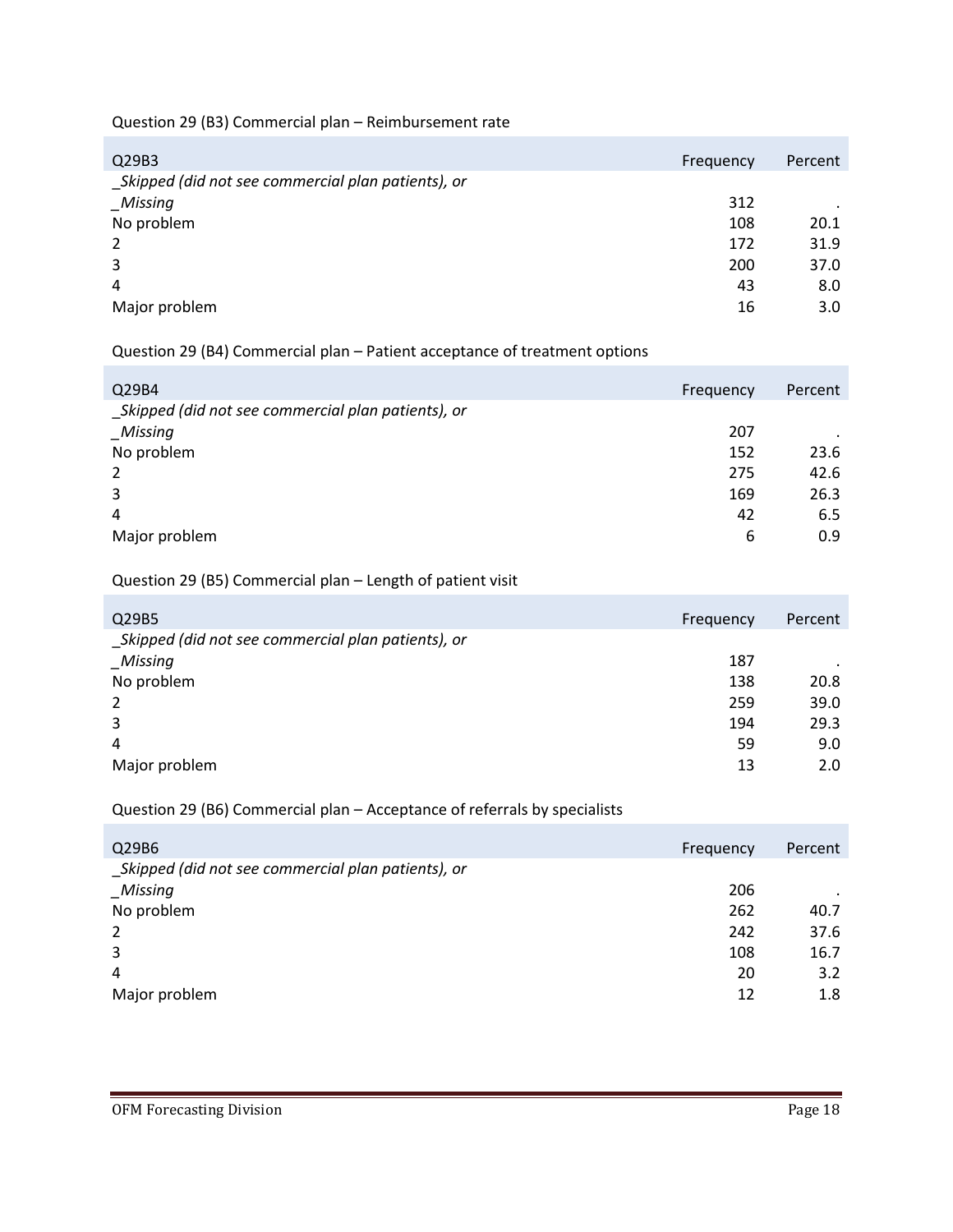#### Question 29 (B7) Commercial plan – Complexity of patient needs

| Frequency | Percent |
|-----------|---------|
|           |         |
| 197       | $\cdot$ |
| 72        | 11.1    |
| 211       | 32.2    |
| 273       | 41.7    |
| 81        | 12.3    |
| 18        | 2.7     |
|           |         |

#### Question 29 (B8) Commercial plan – Other factors

| Q29B8                                              | Frequency | Percent |
|----------------------------------------------------|-----------|---------|
| Skipped (did not see commercial plan patients), or |           |         |
| Missing                                            | 823       |         |
| No problem                                         | 5         | 18.4    |
| 2                                                  | 9         | 33.1    |
| 3                                                  | 4         | 15.1    |
| 4                                                  | 4         | 15.6    |
| Major problem                                      | 5         | 17.9    |

#### **Section V – Practice History**

#### Question 30 - How many years have you practiced as a licensed PA in the U.S.?

| Frequency | Percent |
|-----------|---------|
| 5         |         |
| 161       | 19.1    |
| 155       | 18.3    |
| 187       | 22.1    |
| 113       | 13.3    |
| 231       | 27.3    |
|           |         |

| gaestion six in the many years nave you practiced as a necrised in the with |           |         |
|-----------------------------------------------------------------------------|-----------|---------|
| Q <sub>31n</sub>                                                            | Frequency | Percent |
| _Missing                                                                    | 5         |         |
| Less than 5 years                                                           | 214       | 25.3    |
| 5-9 years                                                                   | 179       | 21.1    |
| $10-14$ years                                                               | 163       | 19.2    |
| $15-19$ years                                                               | 126       | 14.9    |
| 20 or more years                                                            | 164       | 19.4    |
|                                                                             |           |         |

#### Question 31 - How many years have you practiced as a licensed PA in WA?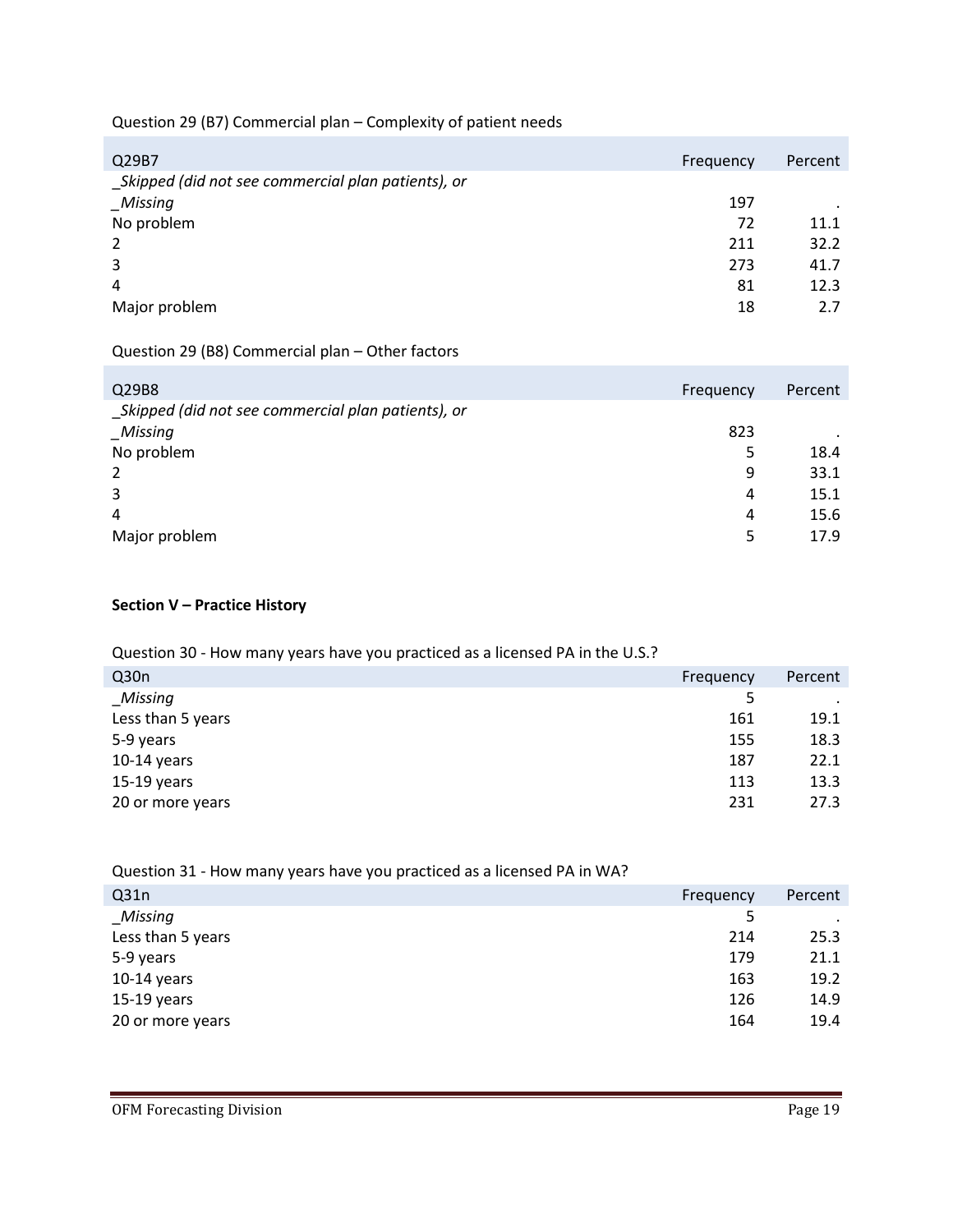Question 32 - When do you plan to retire?

| IMP Q32                                                 | Frequency | Percent |
|---------------------------------------------------------|-----------|---------|
| Already retired                                         | 13        | 1.6     |
| Within the next 6 months                                | 18        | 2.1     |
| More than 6 months from now but within the next 2 years | 44        | 5.1     |
| Within the next 3 to 5 years                            | 90        | 10.5    |
| Within the next 6 to 10 years                           | 158       | 18.6    |
| More than 10 years from now                             | 529       | 62.1    |

#### **Section VI – Background**

Question 33 (1) - Did you earn an associate degree?

| Q33_PA_1 | Frequency | Percent   |
|----------|-----------|-----------|
| _Missing |           | $\cdot$ . |
| No       | 785       | 92.4      |
| Yes      | 64        | 7.6       |

Question 33 (2) - Did you earn a Baccalaureate/Bachelor's degree?

| Q33_PA_2 | Frequency | Percent                           |
|----------|-----------|-----------------------------------|
| _Missing |           | <b>Contract Contract Contract</b> |
| No       | 490       | 57.7                              |
| Yes      | 359       | 42.3                              |

#### Question 33 (3) - Did you earn a Master's degree?

| Q33_PA_3 |  |  |  | Frequency | Percent |
|----------|--|--|--|-----------|---------|
| _Missing |  |  |  |           | $\sim$  |
| No       |  |  |  | 561       | 66.0    |
| Yes      |  |  |  | 288       | 34.0    |
|          |  |  |  |           |         |

#### Question 33 (4) - Did you earn a PA certificate only?

| Q33_PA_4    | Frequency | Percent       |
|-------------|-----------|---------------|
| $\_Missing$ |           | $\sim$ $\sim$ |
| No          | 720       | 84.8          |
| Yes         | 129       | 15.2          |

Question 34 - In which U.S. state or other country (if outside the U.S.) did you obtain this credential?

| Q <sub>34</sub>   | Frequency | Percent |
|-------------------|-----------|---------|
| Missing           | 90        | $\cdot$ |
| A Foreign Country | b         | 0.8     |
| Another US State  | 459       | 60.4    |
| Washington        | 295       | 38.8    |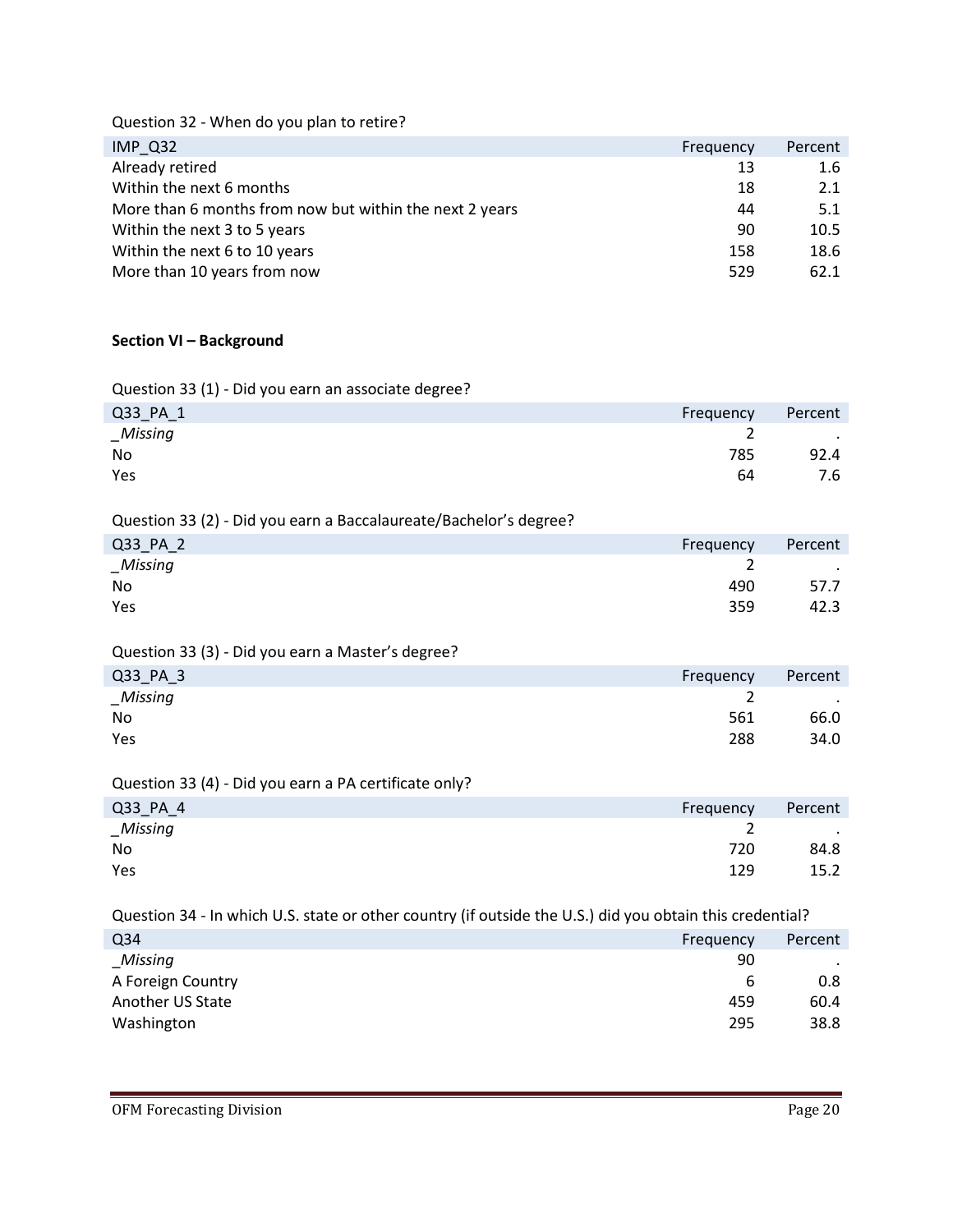| Question 35 (1) - Were you ever in clinical training in - Washington State                   |           |         |
|----------------------------------------------------------------------------------------------|-----------|---------|
| Q35 1                                                                                        | Frequency | Percent |
| <b>Missing</b>                                                                               | 4         |         |
| No                                                                                           | 405       | 47.8    |
| Yes                                                                                          | 442       | 52.2    |
|                                                                                              |           |         |
| Question 35 (2) - Were you ever in clinical training in - a rural community                  |           |         |
| Q35 <sub>2</sub>                                                                             | Frequency | Percent |
| <b>Missing</b>                                                                               | 4         |         |
| No                                                                                           | 301       | 35.5    |
| Yes                                                                                          | 546       | 64.5    |
|                                                                                              |           |         |
| Question 35 (3) - Were you ever in clinical training in - an inner-city community            |           |         |
| $Q35$ _3                                                                                     | Frequency | Percent |
| _Missing                                                                                     | 4         |         |
| No                                                                                           | 490       | 57.9    |
| Yes                                                                                          | 357       | 42.1    |
|                                                                                              |           |         |
| Question 35 (4) - Were you ever in clinical training in - a predominantly minority community |           |         |
| Q35 4                                                                                        | Frequency | Percent |
| Missing                                                                                      | 4         |         |
| No                                                                                           | 580       | 68.4    |
| Yes                                                                                          | 268       | 31.6    |
|                                                                                              |           |         |
| Question 35 (5) - Were you ever in clinical training in - Were in none of those locations    |           |         |
| Q35_5                                                                                        | Frequency | Percent |
| Missing                                                                                      | 4         |         |
| No                                                                                           | 752       | 88.8    |
| Yes                                                                                          | 95        | 11.2    |
|                                                                                              |           |         |
| Question 36 - Age                                                                            |           |         |
| Age                                                                                          | Frequency | Percent |
| Less than 35                                                                                 | 130       | 15.3    |
| 35-49                                                                                        | 333       | 39.2    |
| 50-64                                                                                        | 317       | 37.3    |
| 65 plus                                                                                      | 70        | 8.2     |
|                                                                                              |           |         |
| Question 37 - Sex                                                                            |           |         |
| Q <sub>37</sub>                                                                              | Frequency | Percent |
| Male                                                                                         | 373       | 43.9    |
| Female                                                                                       | 478       | 56.1    |
|                                                                                              |           |         |
|                                                                                              |           |         |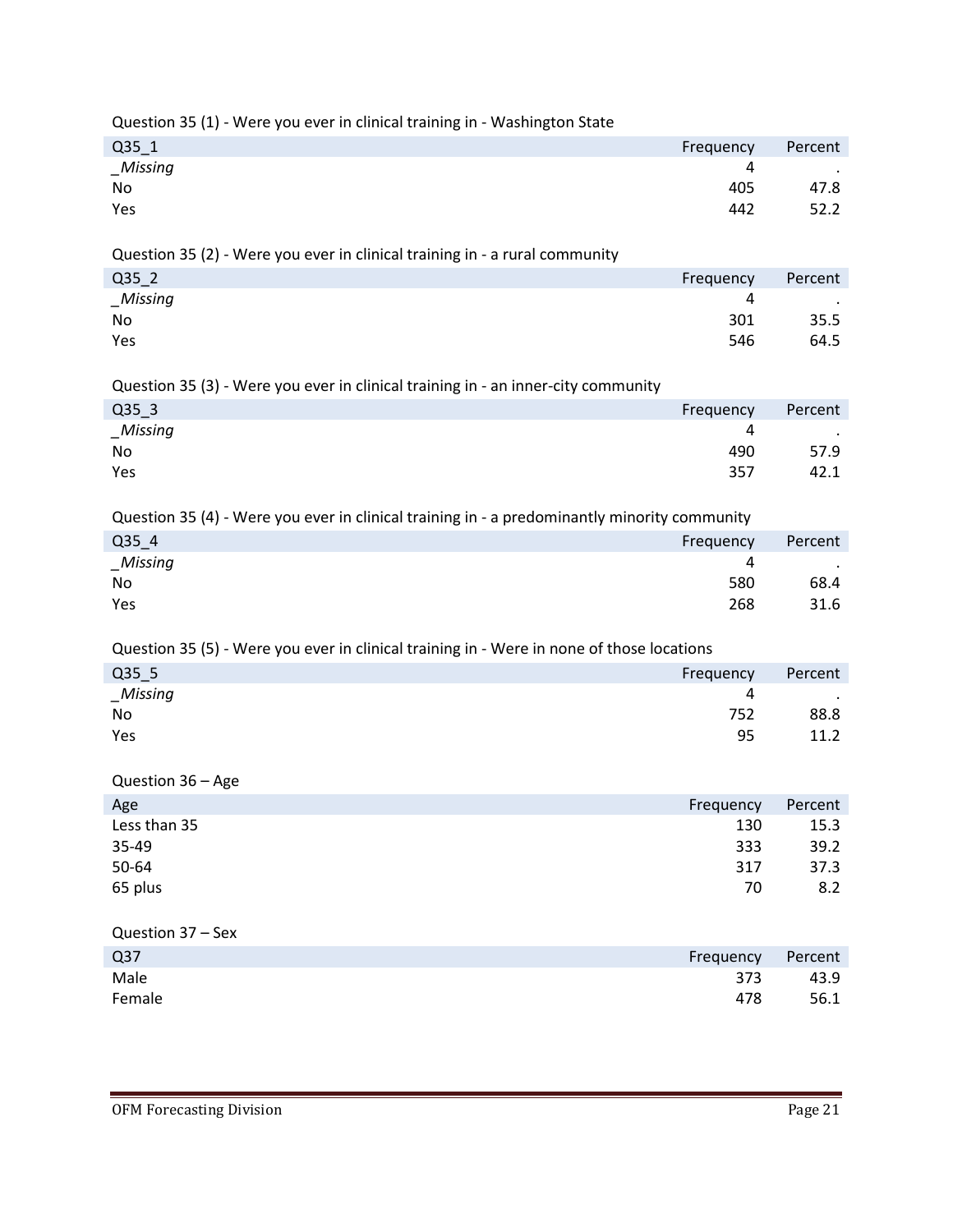Question 38 - Are you Hispanic, Spanish, or Latino?

| Q38         | Frequency | Percent |
|-------------|-----------|---------|
| $\_Missing$ |           | $\sim$  |
| Yes         | 34        | 4.0     |
| No          | 810       | 96.0    |

Question 39 (1) - What race do you consider yourself to be - White?

| Q39_1    | Frequency | Percent           |
|----------|-----------|-------------------|
| _Missing | 13        | $\sim$ 100 $\sim$ |
| No       | 71        | 8.5               |
| Yes      | 767       | 91.5              |

Question 39 (2) - What race do you consider yourself to be - Black or African American?

| Q39_2          | Frequency | Percent |
|----------------|-----------|---------|
| <b>Missing</b> | 13        | $\cdot$ |
| No             | 820       | 97.8    |
| Yes            | 18        | 2.2     |

Question 39 (3) - What race do you consider yourself to be - Asian or Pacific Islander?

| Q39_3   | Frequency | Percent |
|---------|-----------|---------|
| Missing | 13        | $\cdot$ |
| No      | 790       | 94.2    |
| Yes     | 48        | 5.8     |

Question 39 (4) - What race do you consider yourself to be - American Indian or Alaska Native?

| Q39_4                               | Frequency | Percent |
|-------------------------------------|-----------|---------|
| Missing<br>$\overline{\phantom{m}}$ | 13        | $\cdot$ |
| No                                  | 816       | 97.4    |
| Yes                                 | 22        | 2.6     |

Question 39 (5) - What race do you consider yourself to be - Other?

| Q39_5    | Frequency | Percent    |
|----------|-----------|------------|
| _Missing | 11        | $\sim 100$ |
| No       | 821       | 97.7       |
| Yes      | 19        | 2.3        |

Question 40 - Languages you feel comfortable communicating in for most clinical purposes?

| Q40x                             | Frequency | Percent |
|----------------------------------|-----------|---------|
| Missing                          | 6         |         |
| English Only                     | 610       | 72.2    |
| English and Spanish              | 163       | 19.3    |
| English and Spanish and Other(s) | 28        | 3.3     |
| English and non-Spanish Other(s) | 43        | 5.1     |
|                                  |           |         |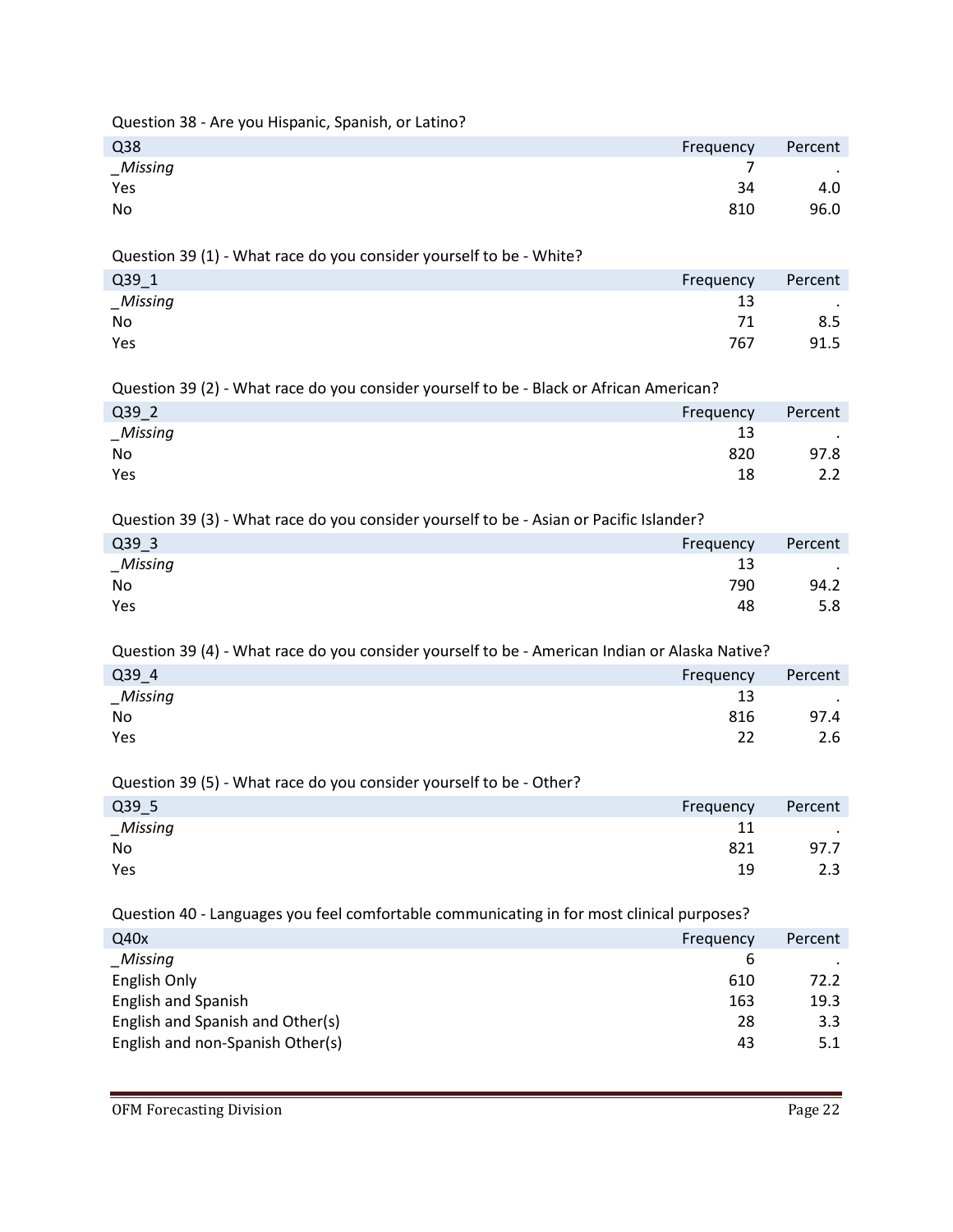Question 41 - Are you a participating provider of any provider networks (including HMOs) in Washington?

| Q41         | Frequency | Percent          |
|-------------|-----------|------------------|
| $\_Missing$ | 45        | $\sim$ 100 $\pm$ |
| Yes         | 565       | 70.1             |
| No          | 241       | 29.9             |

Question 42 – Region of Residence

| SPS_10region_home       | Frequency | Percent |
|-------------------------|-----------|---------|
| <i>Missing</i>          | 5         |         |
| <b>CLARK</b>            | 54        | 6.4     |
| <b>EAST BALANCE</b>     | 112       | 13.2    |
| <b>KING</b>             | 197       | 23.3    |
| <b>NORTH SOUND</b>      | 47        | 5.5     |
| OTHER PUGET SOUND METRO | 83        | 9.8     |
| <b>PIERCE</b>           | 77        | 9.1     |
| <b>SNOHOMISH</b>        | 33        | 3.9     |
| <b>SPOKANE</b>          | 81        | 9.5     |
| <b>WEST BALANCE</b>     | 83        | 9.8     |
| YAKIMA - TRI CITIES     | 82        | 9.6     |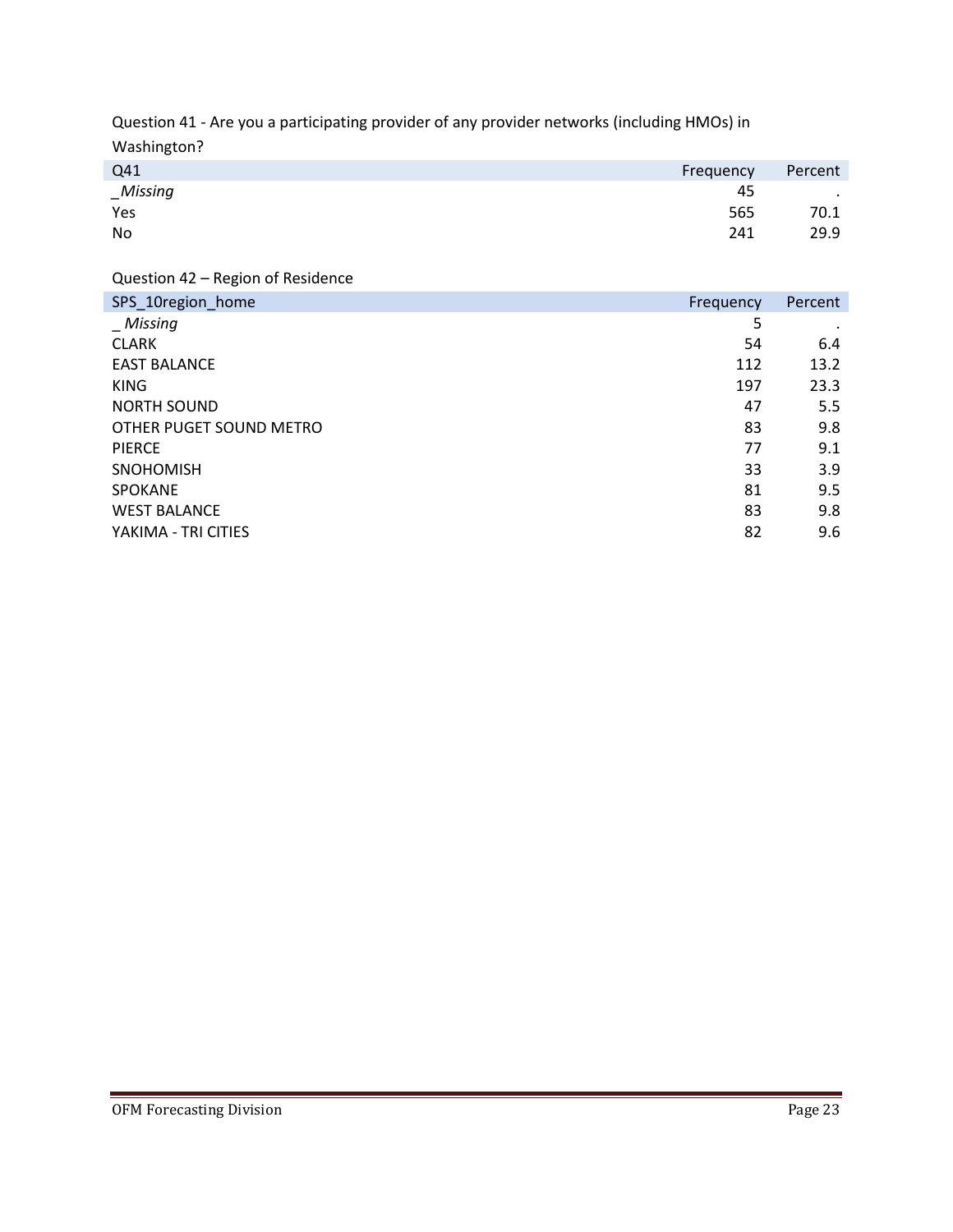**Appendix A.** *Questionnaire for 2012 Washington State Primary Care Physician Assistant Survey*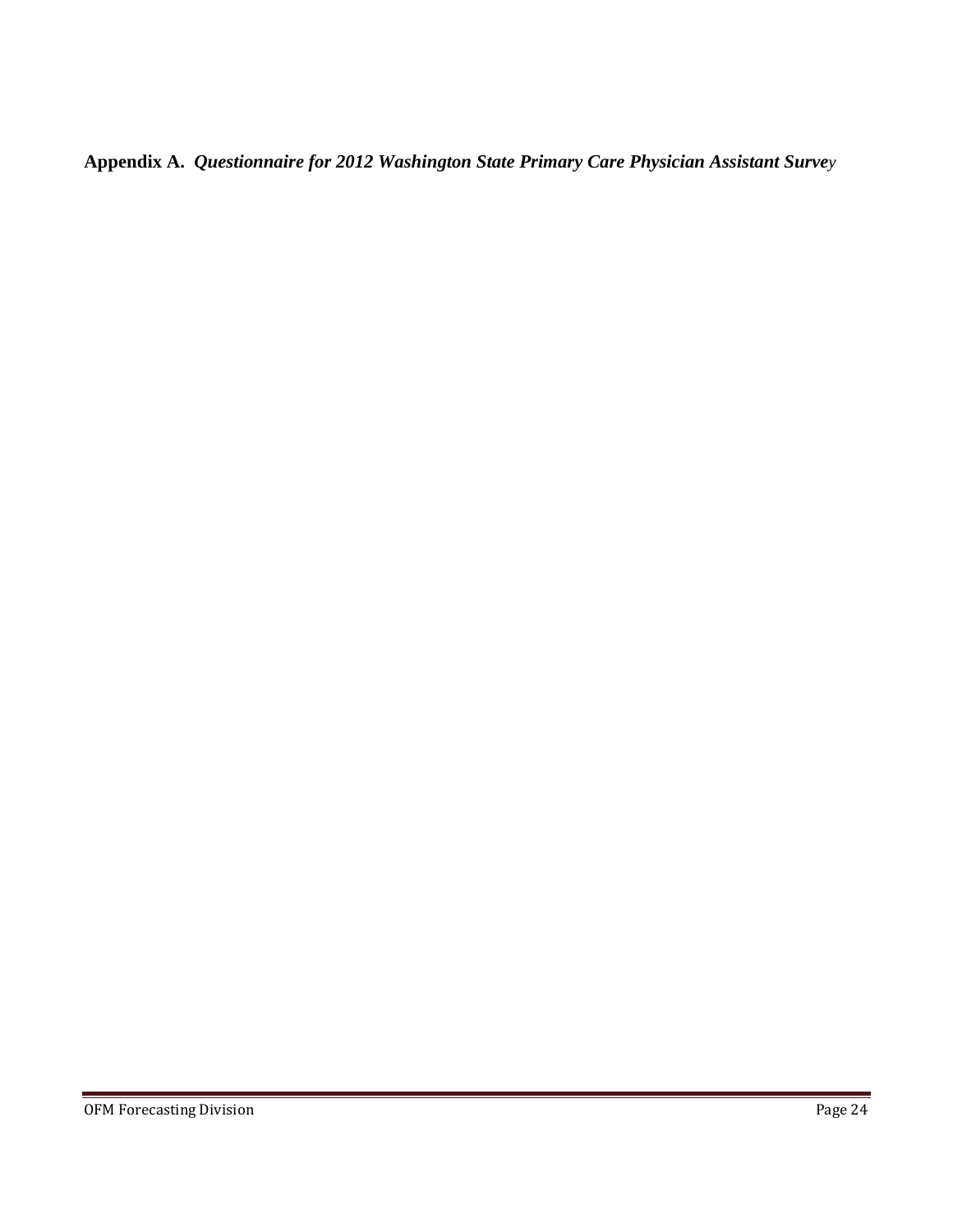

# **Washington State Survey of Physician Assistants**

*For your convenience, you can fill out this survey online at www.waofmsurvey.com or call the Gilmore Research Group at (866) 722-3134 to complete the survey over the phone. You will need your unique ID, which is printed on the back page of this survey.*

| <b>PRACTICE STATUS AND SPECIALTY</b>                                                         |                                                                                                                         |  |  |  |  |  |  |
|----------------------------------------------------------------------------------------------|-------------------------------------------------------------------------------------------------------------------------|--|--|--|--|--|--|
| Q01. Do you currently provide any direct care for ambulatory                                 |                                                                                                                         |  |  |  |  |  |  |
| patients? PLEASE CIRCLE ONE                                                                  | Q06. Does your main practice site in Washington mostly<br>provide primary care?                                         |  |  |  |  |  |  |
| 1. Yes                                                                                       | Yes<br>1.                                                                                                               |  |  |  |  |  |  |
| 2. No (IF "NO", SKIP TO QUESTION Q30)                                                        | No<br>2.                                                                                                                |  |  |  |  |  |  |
|                                                                                              |                                                                                                                         |  |  |  |  |  |  |
| Q02. Do you currently provide direct patient care only in                                    | Q07. Which ONE of the following best describes your main                                                                |  |  |  |  |  |  |
| Washington, both in and outside Washington, or only outside<br>Washington? PLEASE CIRCLE ONE | practice site in Washington?                                                                                            |  |  |  |  |  |  |
| 1. Only in Washington                                                                        | 1. Private office/clinic                                                                                                |  |  |  |  |  |  |
| Both in and outside Washington<br>2.                                                         | Hospital outpatient clinic<br>2.                                                                                        |  |  |  |  |  |  |
| Only outside Washington (IF "ONLY OUTSIDE<br>3.                                              | HMO medical center<br>3.                                                                                                |  |  |  |  |  |  |
| WASHINGTON", SKIP TO QUESTION Q30)                                                           | Federally Qualified Health Center (FQHC)<br>4.                                                                          |  |  |  |  |  |  |
|                                                                                              | Certified Rural Health Clinic (RHC)<br>5.                                                                               |  |  |  |  |  |  |
| Q03. What is your primary specialty? (PLEASE SELECT ONE)                                     | 6.<br>Other office or clinic not listed above (DESCRIBE)                                                                |  |  |  |  |  |  |
| <b>Family Medicine</b><br>1.                                                                 |                                                                                                                         |  |  |  |  |  |  |
| <b>General Practice</b><br>2.                                                                |                                                                                                                         |  |  |  |  |  |  |
| <b>General Internal Medicine</b><br>3.                                                       | Q08. How many providers, including yourself (where                                                                      |  |  |  |  |  |  |
| <b>General Pediatrics</b><br>4.                                                              | applicable), in each of the following categories provide care<br>at your main practice site in Washington? (USE ZERO IF |  |  |  |  |  |  |
| General OB/GYN<br>5.                                                                         | THERE IS NO ONE AT THIS SITE IN THAT CATEGORY.)                                                                         |  |  |  |  |  |  |
| <b>General Geriatrics</b><br>6.                                                              | Number                                                                                                                  |  |  |  |  |  |  |
| Other primary specialty (SPECIFY)<br>7.                                                      | of                                                                                                                      |  |  |  |  |  |  |
|                                                                                              | <b>Providers</b>                                                                                                        |  |  |  |  |  |  |
| (IF "OTHER PRIMARY SPECIALTY", SKIP TO QUESTION Q30)                                         | <b>Family Medicine Physicians</b><br>1.                                                                                 |  |  |  |  |  |  |
|                                                                                              | <b>General Practice Physicians</b><br>2.                                                                                |  |  |  |  |  |  |
|                                                                                              | General Internal Medicine Physicians<br>3.                                                                              |  |  |  |  |  |  |
| <b>PRACTICE SITE IN WASHINGTON</b>                                                           | <b>General Pediatricians</b><br>4.                                                                                      |  |  |  |  |  |  |
| In the following few questions, the term "main practice site in                              | General OB/GYNs<br>5.                                                                                                   |  |  |  |  |  |  |
| Washington" refers to (1) the practice site in Washington if                                 | <b>General Geriatricians</b><br>6.                                                                                      |  |  |  |  |  |  |
| you only work at one site in Washington, or (2) the practice                                 | ARNPs (not CNM)<br>7.                                                                                                   |  |  |  |  |  |  |
| site in Washington where you work the most hours if you                                      | Physician Assistants<br>8.                                                                                              |  |  |  |  |  |  |
| work at more than one site in Washington.                                                    | 9. Licensed Midwives                                                                                                    |  |  |  |  |  |  |
| Q04. At how many sites in Washington do you provide direct                                   | 10. Certified Nurse Midwives (CNM-ARNP)                                                                                 |  |  |  |  |  |  |
| patient care?                                                                                | Q09. Do you refer patients to hospitals?                                                                                |  |  |  |  |  |  |
| Number of sites: ___________                                                                 | 1. Yes                                                                                                                  |  |  |  |  |  |  |
| Q05. Where are your main practice site and secondary                                         | 2. No (IF "NO", SKIP TO QUESTION Q12)                                                                                   |  |  |  |  |  |  |
| practice site (if applicable) in Washington located?                                         |                                                                                                                         |  |  |  |  |  |  |
|                                                                                              | Q10. Is the hospital where you refer the largest number of                                                              |  |  |  |  |  |  |
| Main Site<br><b>Secondary Site</b>                                                           | your patients located in Washington?                                                                                    |  |  |  |  |  |  |
| City:<br>1.                                                                                  | Yes<br>1.                                                                                                               |  |  |  |  |  |  |
| 2.                                                                                           | 2. No                                                                                                                   |  |  |  |  |  |  |
|                                                                                              |                                                                                                                         |  |  |  |  |  |  |
|                                                                                              |                                                                                                                         |  |  |  |  |  |  |
|                                                                                              |                                                                                                                         |  |  |  |  |  |  |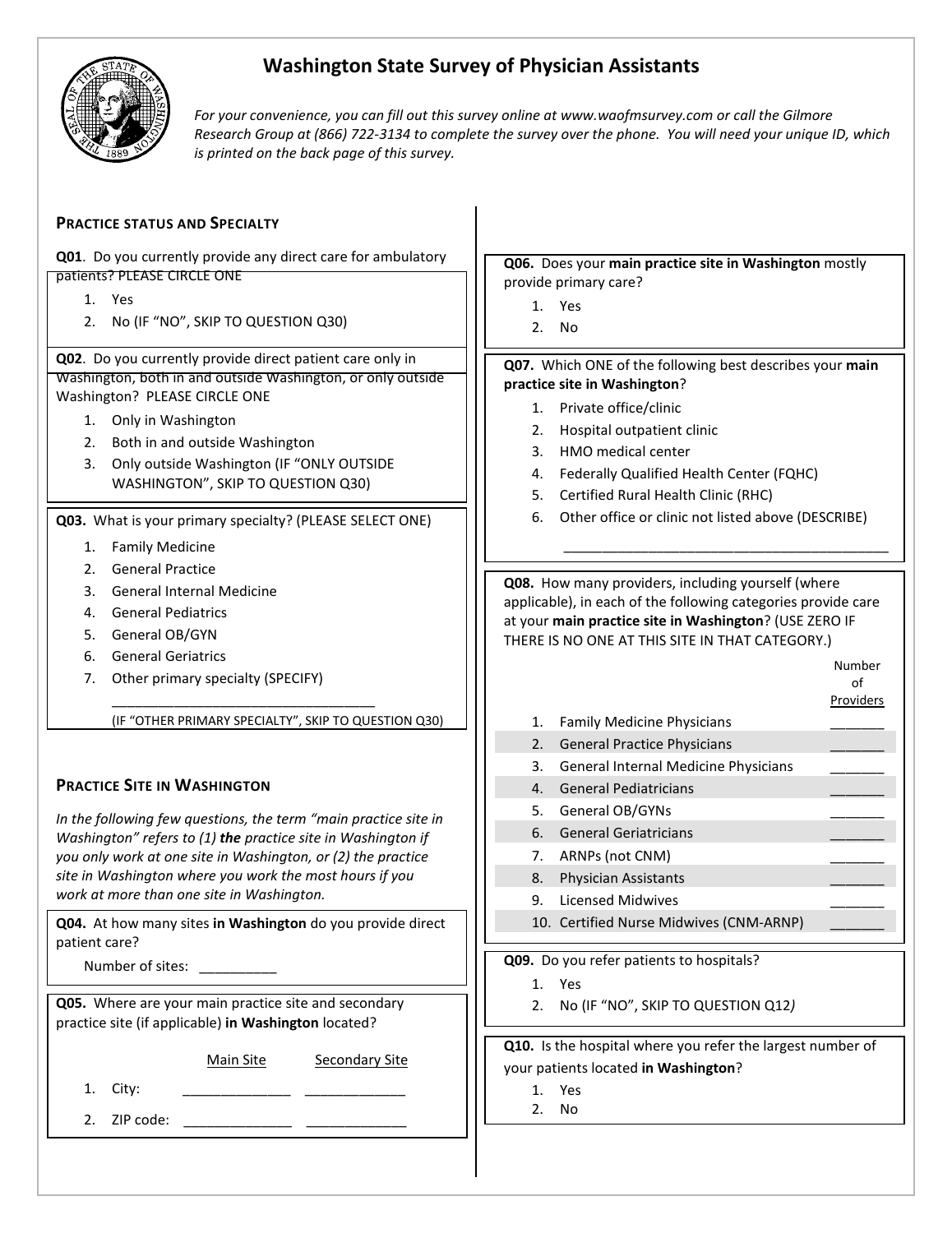| Q11. Thinking about hospitals in Washington, please provide                                                                 | Q16. Did you start practicing in Washington before 2011?                                                               |
|-----------------------------------------------------------------------------------------------------------------------------|------------------------------------------------------------------------------------------------------------------------|
| the name and the city of the hospital where you refer the                                                                   | 1. Yes (SKIP TO QUESTION Q18)                                                                                          |
| most patients. Check the "N/A" box if you refer all your<br>patients out of Washington.                                     | 2. No.                                                                                                                 |
|                                                                                                                             | Q17. Please circle the year and month you first started                                                                |
|                                                                                                                             | practicing in Washington?                                                                                              |
| City:                                                                                                                       | Year:<br>2011<br>2012                                                                                                  |
| $\Box$ N/A - I refer all my patients out of Washington.                                                                     |                                                                                                                        |
|                                                                                                                             | Month:<br>Jan Feb Mar Apr May Jun                                                                                      |
|                                                                                                                             | Jul Aug Sep Oct Nov Dec                                                                                                |
|                                                                                                                             |                                                                                                                        |
| <b>PRACTICE ACTIVITIES</b>                                                                                                  |                                                                                                                        |
| Q12. During your last typical work week, approximately how                                                                  | <b>PATIENT SERVICE</b>                                                                                                 |
| many hours did you spend on the following physician                                                                         | Q18. During 2011 at all your practice sites in Washington,                                                             |
| assistant activities at all your practice sites in Washington?                                                              | what was your patient panel size if applicable or about how                                                            |
| Do not include on-call time.                                                                                                | many unique patients did you provide care for? Your best<br>estimate is fine.                                          |
| Hours                                                                                                                       |                                                                                                                        |
| Direct patient care<br>1.                                                                                                   | Number of patients: ___________                                                                                        |
| Includes: seeing patients, reviewing                                                                                        | Q19. Approximately what percent of these patients were                                                                 |
| tests, preparing for and performing<br>procedures, providing other related                                                  | covered by Medicaid only?                                                                                              |
| patient care services                                                                                                       | Percent Medicaid only: ___________                                                                                     |
| Administration of clinical practice<br>2.                                                                                   |                                                                                                                        |
| Other physician assistant activities<br>3.                                                                                  | Q20. Are you yourself currently accepting any new patients                                                             |
| Total hours (ADD ITEMS 1-3)<br>4.                                                                                           | at your main practice site in Washington?                                                                              |
|                                                                                                                             | 1. Yes                                                                                                                 |
| Q13. Thinking about the time you spent on direct patient care<br>during your last typical work week in Washington, how much | 2. No (SKIP TO QUESTION Q23)                                                                                           |
| of that time was spent on providing primary care?                                                                           | Q21. Currently, about how many more new patients do you                                                                |
| $1.$ All                                                                                                                    | yourself plan to accept at this site?                                                                                  |
| 2.<br>Most                                                                                                                  | Number of new patients:                                                                                                |
| 3. About half                                                                                                               |                                                                                                                        |
| Less than half<br>4.<br>5.<br>None                                                                                          | Q22. Of the total new patients you plan to accept, about how                                                           |
|                                                                                                                             | many Medicaid patients would you be willing to accept?                                                                 |
| Q14. During your last typical work week, approximately how<br>many hours did you spend on the following physician assistant | All<br>1.                                                                                                              |
| activities at all your practice sites outside Washington? Do                                                                | 2.<br>Most<br>About half<br>3.                                                                                         |
| not include on-call time. Check the "N/A" box if you do not                                                                 | Less than half<br>4.                                                                                                   |
| practice outside Washington.                                                                                                | 5.<br>None                                                                                                             |
| Hours                                                                                                                       |                                                                                                                        |
| Direct patient care<br>1.                                                                                                   | Q23. Are you yourself accepting any new patients at any<br>other practice sites in Washington? Check the box for "N/A" |
| Administration of clinical practice<br>2.                                                                                   | box if you practice at only one site in Washington.                                                                    |
| Other physician assistant activities<br>3.                                                                                  | 1. Yes                                                                                                                 |
| Total hours (ADD ITEMS 1-3)<br>4.                                                                                           | No (SKIP TO QUESTION Q25)<br>2.                                                                                        |
| $\Box$ N/A - I do not practice outside Washington.                                                                          | N/A - I only practice at one site. (SKIP TO QUESTION<br>□                                                              |
| Q15. Approximately how many weeks did you work as a                                                                         | Q <sub>25</sub>                                                                                                        |
| physician assistant in 2011? (Do not include time spent at                                                                  |                                                                                                                        |
| professional conferences, military service, vacation, and other                                                             | Q24. Are you yourself accepting any new Medicaid patients                                                              |
| absences.)                                                                                                                  | at any of the other practice sites in Washington?                                                                      |
| Number of weeks:                                                                                                            | 1. Yes                                                                                                                 |
|                                                                                                                             | 2.<br>No                                                                                                               |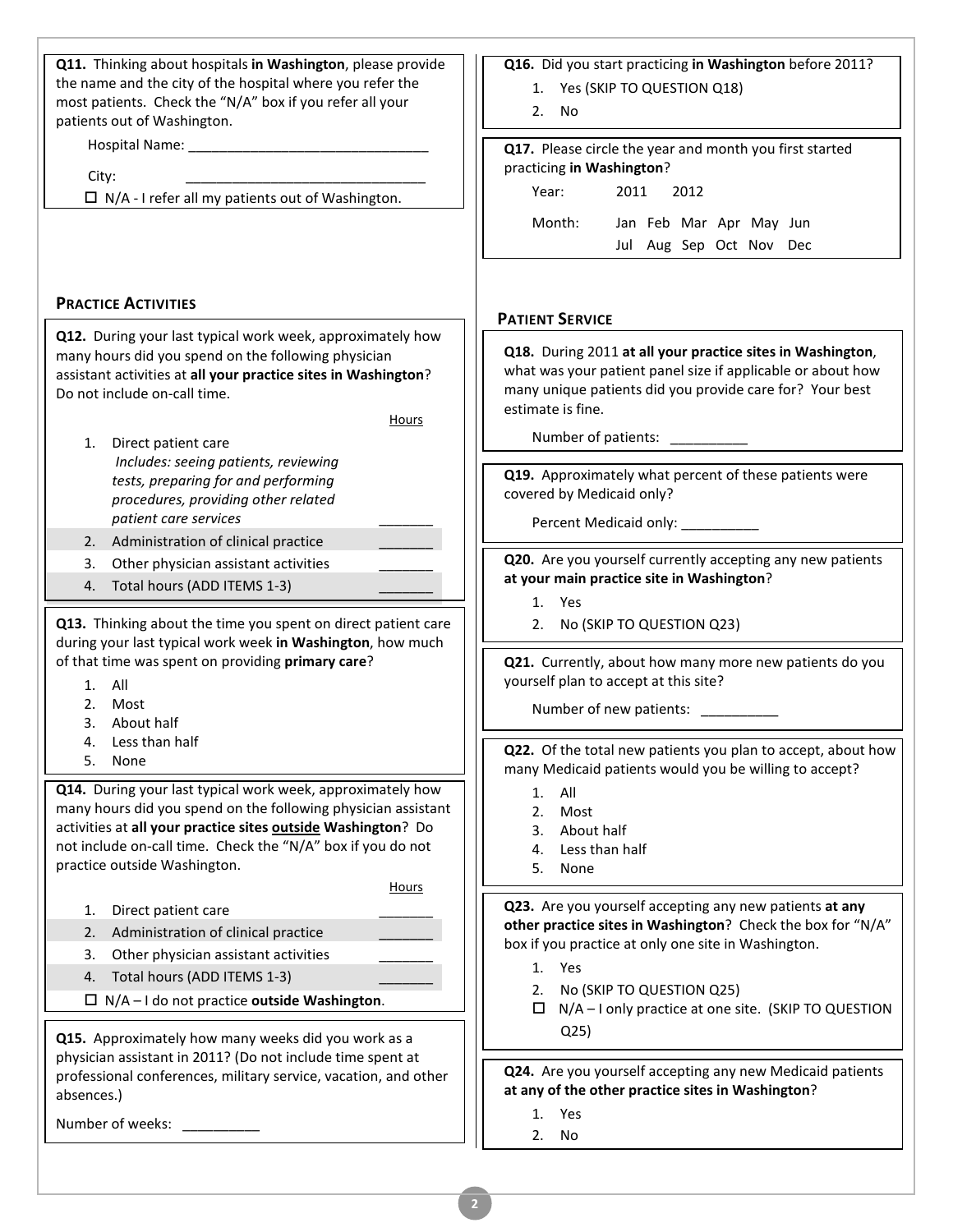| Q25. Thinking about all your practice sites in Washington, during your last typical week of work, how many patient visits did you<br>personally have in each of the following settings? Your best estimate is fine.                                                                                                                                                                   |                                      |                                                                                                               |                          |                |               |                                    |                |                                 |                |    |  |
|---------------------------------------------------------------------------------------------------------------------------------------------------------------------------------------------------------------------------------------------------------------------------------------------------------------------------------------------------------------------------------------|--------------------------------------|---------------------------------------------------------------------------------------------------------------|--------------------------|----------------|---------------|------------------------------------|----------------|---------------------------------|----------------|----|--|
| Please count as one visit each time you saw a patient or provided a telemedicine consultation (e.g. telephone and email in lieu of an<br>office visit) to a patient. Circle "N/A" if the category does not apply to you (for instance, you don't do hospital rounds).                                                                                                                 |                                      |                                                                                                               |                          |                |               |                                    |                |                                 |                |    |  |
| 1. Visits in the office and outpatient clinics                                                                                                                                                                                                                                                                                                                                        |                                      |                                                                                                               |                          |                |               | <b>Visits</b>                      | N/A            |                                 |                |    |  |
| 2.                                                                                                                                                                                                                                                                                                                                                                                    | Visits on hospital rounds            |                                                                                                               |                          |                |               | <b>Visits</b>                      | N/A            |                                 |                |    |  |
| 3.                                                                                                                                                                                                                                                                                                                                                                                    |                                      | Visits in nursing homes and patients' homes                                                                   |                          |                | <b>Visits</b> | N/A                                |                |                                 |                |    |  |
| 4.                                                                                                                                                                                                                                                                                                                                                                                    | Telephone consultations              |                                                                                                               |                          |                |               | <b>Visits</b>                      | N/A            |                                 |                |    |  |
| 5.                                                                                                                                                                                                                                                                                                                                                                                    | Email/Other electronic consultations |                                                                                                               |                          |                |               | <b>Visits</b>                      | N/A            |                                 |                |    |  |
| Q26. Do you normally see patients in early morning, evening, or weekend hours at your main practice site in Washington?<br>1. Yes<br>2. No                                                                                                                                                                                                                                            |                                      |                                                                                                               |                          |                |               |                                    |                |                                 |                |    |  |
| Q27. Do you have a need for interpreter services for your patients at your main practice site in Washington?<br>1. Yes<br>2. No (IF"NO", SKIP TO QUESTION Q29)                                                                                                                                                                                                                        |                                      |                                                                                                               |                          |                |               |                                    |                |                                 |                |    |  |
| Q28. Do you have adequate access to interpreter services at your main practice site in Washington?<br>1. Yes<br>2. No                                                                                                                                                                                                                                                                 |                                      |                                                                                                               |                          |                |               |                                    |                |                                 |                |    |  |
| Q29. On the scale of 1 to 5, where 1 means "No Problem" and 5 means "Major Problem," please rate each factor listed on the left of<br>the table below in terms of how they affect your practice for Medicaid patients and commercial plan patients. Check the "N/A" box<br>under "Medicaid Patients" or "Commercial Plan Patients" if you do not see patients covered by that source. |                                      |                                                                                                               |                          |                |               |                                    |                |                                 |                |    |  |
|                                                                                                                                                                                                                                                                                                                                                                                       |                                      |                                                                                                               | <b>Medicaid Patients</b> |                |               |                                    |                | <b>Commercial Plan Patients</b> |                |    |  |
|                                                                                                                                                                                                                                                                                                                                                                                       |                                      | $\Box$ N/A-I do not see patients                                                                              |                          |                |               | $\Box$ N/A - I do not see patients |                |                                 |                |    |  |
|                                                                                                                                                                                                                                                                                                                                                                                       |                                      | covered by Medicaid.<br>covered by commercial plans.                                                          |                          |                |               |                                    |                |                                 |                |    |  |
|                                                                                                                                                                                                                                                                                                                                                                                       |                                      | CIRCLE A NUMBER FROM 1 THROUGH 5 IN EACH RECTANGLE WHERE<br>1 MEANS "NO PROBLEM" AND 5 MEANS "MAJOR PROBLEM". |                          |                |               |                                    |                |                                 |                |    |  |
| Time spent on paperwork<br>1.                                                                                                                                                                                                                                                                                                                                                         | $\mathbf{1}$                         | $\overline{2}$                                                                                                | 3                        | 4              | 5             | $\mathbf{1}$                       | $\overline{2}$ | 3                               | 4              | 5  |  |
| Waiting time for reimbursement<br>2.                                                                                                                                                                                                                                                                                                                                                  | 1                                    | $\mathcal{P}$                                                                                                 | $\mathcal{R}$            | 4              | $5 -$         | 1                                  | $\mathcal{P}$  | $\mathbf{R}$                    | 4              | 5. |  |
| Reimbursement rate<br>3.                                                                                                                                                                                                                                                                                                                                                              | $\mathbf{1}$                         | $\overline{2}$                                                                                                | 3                        | 4              | 5             | 1                                  | $\overline{2}$ | 3                               | 4              | 5  |  |
| Patient acceptance of treatment options<br>4.                                                                                                                                                                                                                                                                                                                                         | $\mathbf{1}$                         | $\overline{2}$                                                                                                | 3                        | 4              | 5             | $\mathbf{1}$                       | $\overline{2}$ | 3                               | 4              | 5  |  |
| Length of patient visit<br>5.                                                                                                                                                                                                                                                                                                                                                         | $\mathbf{1}$                         | $\overline{2}$                                                                                                | 3                        | 4              | 5             | $\mathbf{1}$                       | $\overline{2}$ | 3                               | 4              | 5. |  |
| Acceptance of referrals by specialists<br>6.                                                                                                                                                                                                                                                                                                                                          | $\mathbf{1}$                         | $\overline{2}$                                                                                                | 3                        | 4              | 5             | $\mathbf{1}$                       | $2^{\circ}$    | $\overline{3}$                  | $\overline{4}$ | 5  |  |
| Complexity of patient needs<br>7.                                                                                                                                                                                                                                                                                                                                                     | $\mathbf{1}$                         | $\overline{2}$                                                                                                | 3                        | 4              | 5             | $\mathbf{1}$                       | $\overline{2}$ | 3                               | 4              | 5. |  |
| Other (DESCRIBE): _______________<br>8.                                                                                                                                                                                                                                                                                                                                               |                                      |                                                                                                               |                          |                |               |                                    |                |                                 |                |    |  |
|                                                                                                                                                                                                                                                                                                                                                                                       | $\mathbf{1}$                         | $\overline{2}$                                                                                                | 3                        | $\overline{4}$ | 5             | $\mathbf{1}$                       | $\overline{2}$ | 3                               | 4              | 5  |  |
|                                                                                                                                                                                                                                                                                                                                                                                       |                                      |                                                                                                               |                          |                |               |                                    |                |                                 |                |    |  |

#### **PRACTICE HISTORY**

**Q30.** How many total years have you practiced as a physician assistant in the U.S.?

Number of Years: \_\_\_\_\_\_\_\_\_\_

**Q31.** How many total years have you practiced as a physician assistant **in Washington**?

Number of Years: \_\_\_\_\_\_\_\_\_\_\_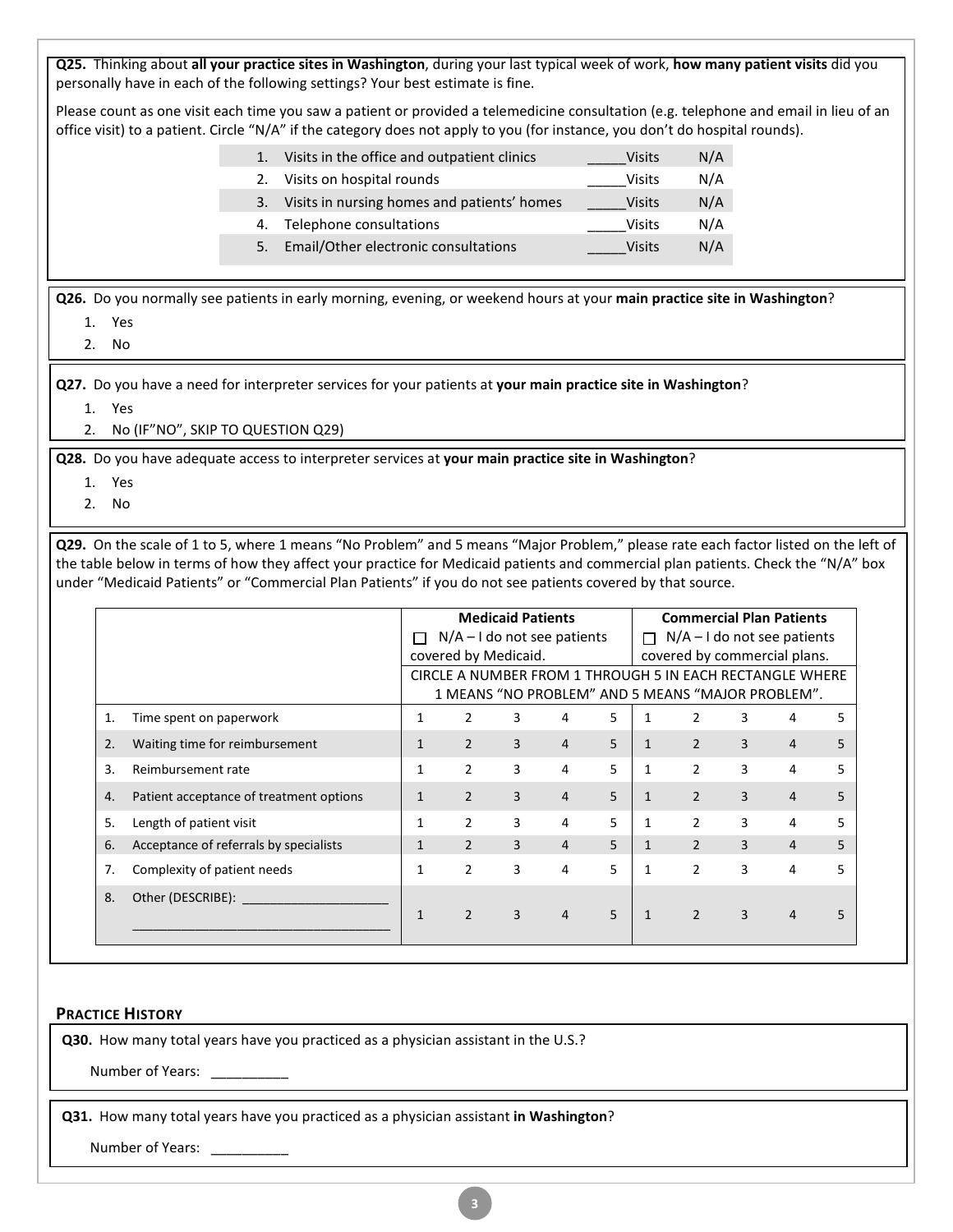#### **Q32.** When do you plan to retire?

- 1. Already retired
- 2. Within the next 6 months
- 3. More than 6 months from now but within the next 2 years
- 4. Within the next 3 to 5 years
- 5. Within the next 6 to 10 years
- 6. More than 10 years from now
- 7. Don't know/Not sure

#### **BACKGROUND**

**Q33.** Which degree, if any, did you earn in association with your Physician Assistant certificate?

- 1. Associate degree
- 2. Baccalaureate/Bachelor's degree
- 3. Master's degree
- 4. None obtained a PA certificate only
- 5. Other (SPECIFY:  $\qquad \qquad$ )

**Q34.** In which U.S. state or other country (if outside the U.S.) did you obtain this credential?

\_\_\_\_\_\_\_\_\_\_\_\_\_\_\_\_\_\_\_\_\_\_\_\_\_\_\_\_\_\_\_\_\_\_\_\_\_\_\_\_\_\_\_

- 1. U.S. State (USE STATE ABBREVIATION)
- 2. Other country (GIVE COUNTRY NAME)

**Q35.** Did your clinical training take place in any of the following places? PLEASE CIRCLE ALL THAT APPLY

- 1. Washington State
- 2. A rural community
- 3. An inner-city community
- 4. A predominantly minority community
- 5. None of the above

**Q36.** What is your year of birth?

Year: \_

**Q37.** What is your sex?

- 1. Male
- 2. Female

**Q38.** Are you Hispanic, Spanish, or Latino?

- 1. Yes
- 2. No

**Q39.** What race do you consider yourself to be? PLEASE CIRCLE ALL THAT APPLY.

- 1. White
- 2. Black or African American
- 3. Asian or Pacific Islander
- 4. American Indian or Alaska Native
- 5. Other (DESCRIBE)
- 6. Don't know

**Q40.** In addition to English, what languages do you feel comfortable communicating in for most clinical purposes? CIRCLE ALL THAT APPLY.

\_\_\_\_\_\_\_\_\_\_\_\_\_\_\_\_\_\_\_\_\_\_\_\_\_\_\_\_\_\_\_\_\_\_\_\_\_\_\_\_\_\_\_

\_\_\_\_\_\_\_\_\_\_\_\_\_\_\_\_\_\_\_\_\_\_\_\_\_\_\_\_\_\_\_\_\_\_\_\_\_\_\_\_\_\_\_

- 1. None (English only)
- 2. Spanish
- 3. Other language(s) (SPECIFY)

**Q41.** Are you a participating provider of any provider networks (including HMOs) in Washington?

- 1. Yes
- 2. No

**Q42.** Do you currently reside in Washington State?

- 1. Yes Home ZIP Code:
- 2. No Home State:

#### (**Q43** is left blank intentionally.)

**Q44.** Would you be interested in being on a focus group panel to provide in-depth input on your primary care practice experience and how the federal Affordable Care Act (ACA) may reshape it, if OFM receives funding to hold one?

- 1. Yes
	- $\blacktriangleright$  Please provide your contact information Name: \_\_\_\_\_\_\_\_\_\_\_\_\_\_\_\_\_\_\_\_\_\_\_\_\_\_\_\_\_\_\_\_\_

Phone:  $\blacksquare$ 

Email:  $\blacksquare$ 

2. No

If you are interested in receiving the final results from the survey or have any additional comments, please contact Washington State Office of Financial Management at [forecasting@ofm.wa.gov.](mailto:forecasting@ofm.wa.gov)

# *Thank you for your participation*.

Please return the completed survey in the pre-paid envelope to:

**Gilmore Research Group 2101 4th Avenue, 8th Floor**

#### **Seattle, WA 98121** <insert pin>

**4**